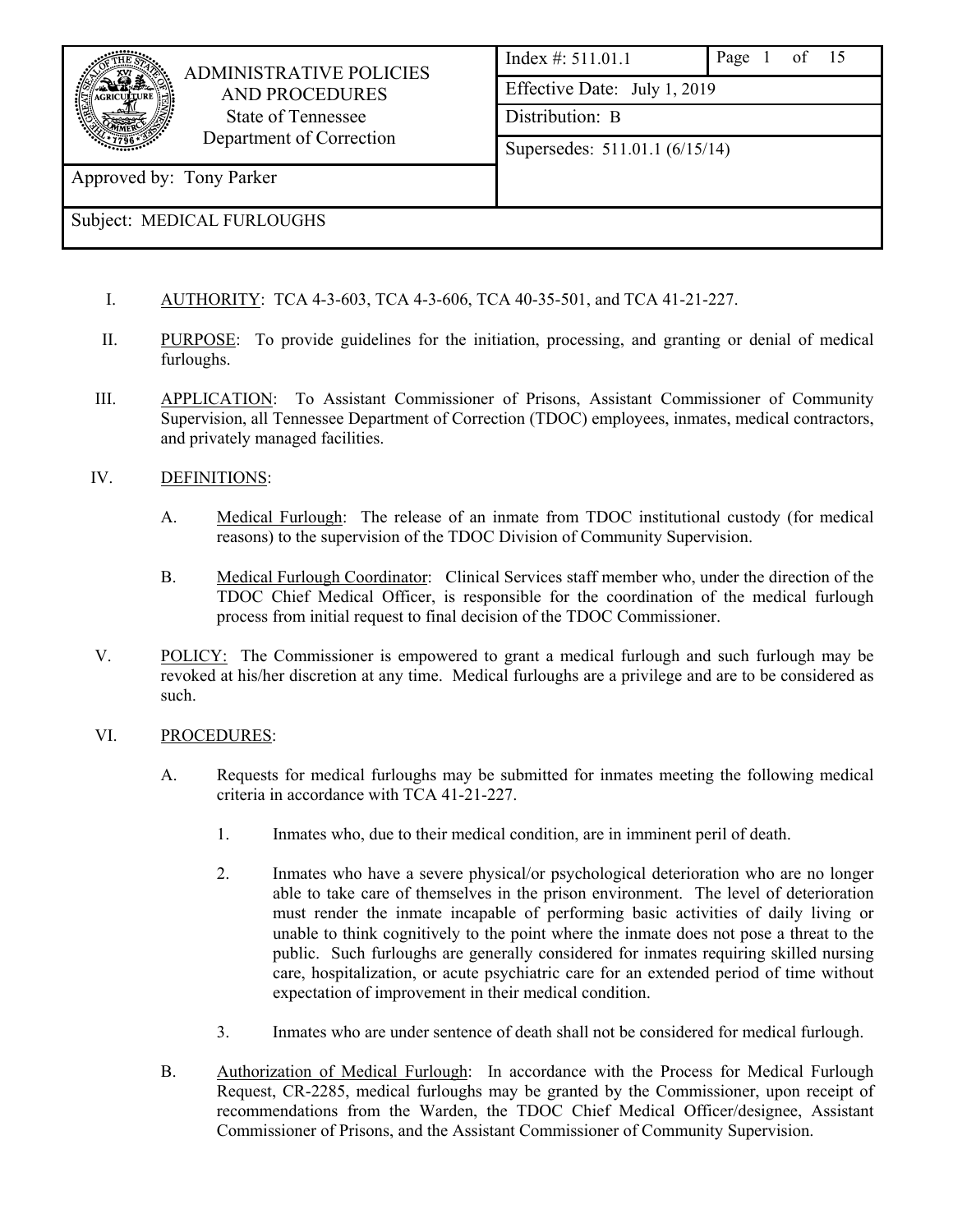## C. Medical Furlough Request and/Routing Process:

- 1. Inmates meeting the criteria for medical furlough, their legal guardian/conservator, TDOC staff, or family acting on their behalf, may request consideration by the institutional physician
- 2. Initiation of Medical Furlough Request
	- a. The institutional physician shall initiate the Process for Medical Furlough Request, CR-2285, by completing sections I and II.
		- (1) If the institutional physician determines that the inmate does not meet the medical criteria for a medical furlough, he/she shall so indicate in section II of Process for Medical Furlough Request, CR-2285, and forward CR-2285 to the TDOC Chief Medical Officer/designee with copies to the Institutional and Statewide Clinical Case Managers to close the request. No further action is required.
		- (2) If the institutional physician determines that an inmate meets the medical criteria for a medical furlough, he/she shall advise the institutional health administrator and institutional clinical case manager.
	- b. The institutional clinical case manager shall complete Section III of Process for Medical Furlough Request, CR-2285, and shall:
		- (1) Identify community resources that are available to the inmate, to facilitate continuum of health care.
		- (2) Identify available housing resources (i.e. family, skilled nursing care, nursing home, hospice, etc.).
		- (3) Identify support systems and initiate the application process for Social Security Insurance, Medicaid/Medicare, and Veterans benefits, etc.
	- c. The Health Administrator or staff designee shall notify the inmate and assist in completing a Process for Medical Furlough Request, CR-2285. The health administrator is responsible for completing and submitting the following documents to the Warden:
		- (1) Authorization for Release of Health Services information, CR-1885.
		- (2) Process for Medical Furlough Request, CR-2285
		- (3) Supporting statement from person or organization accepting responsibility for the inmate upon release (e.g., Hospice, nursing home, family members, etc.).
		- (4) Notarized report from facility physician including: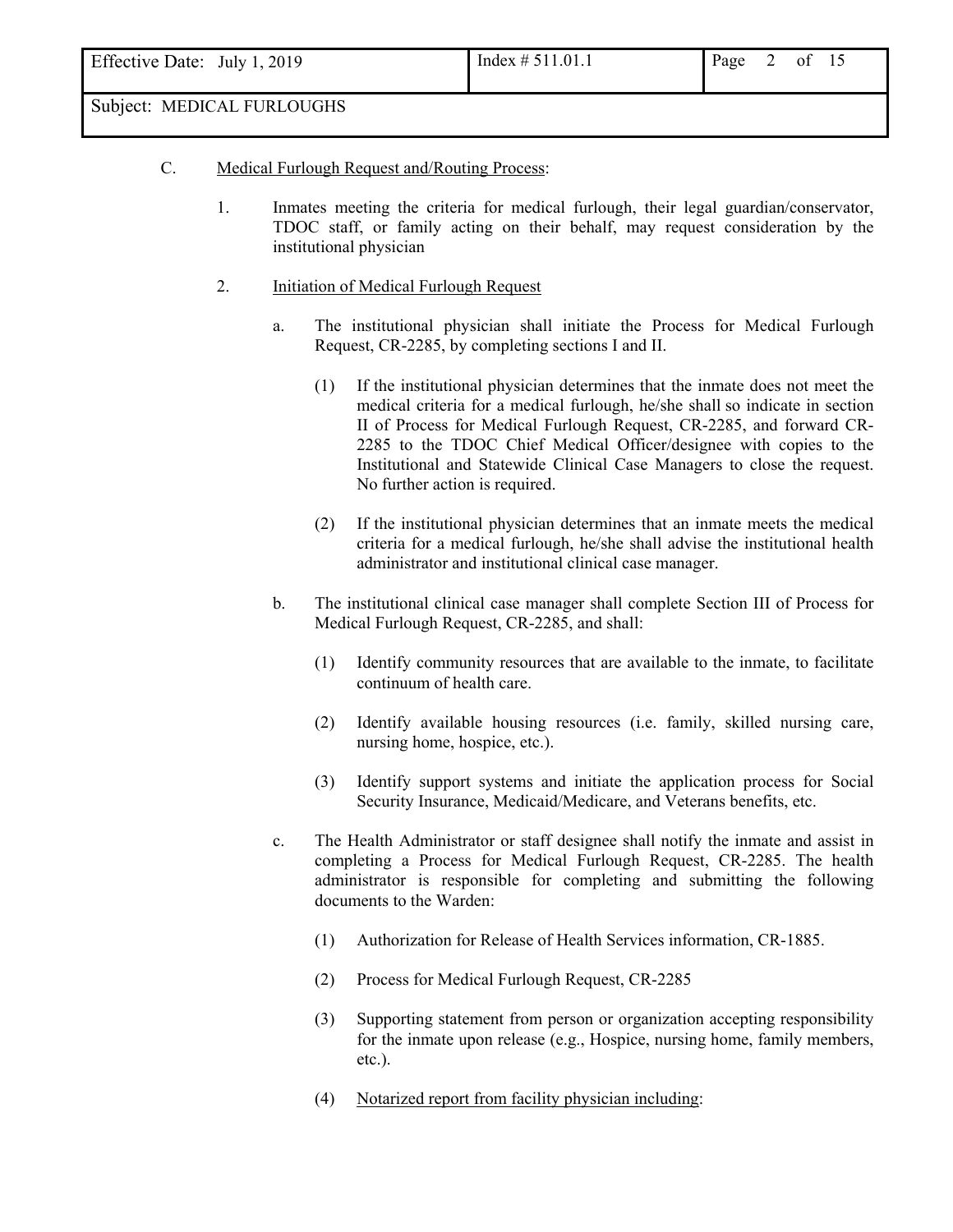Effective Date: July 1, 2019 Index  $\# 511.01.1$  Page 3 of 15

- (a) Inmate's name and TDOC number
- (b) History of illness or condition (list diagnosis)
- (c) Description of illness or condition at the time of application for medical furlough
- (d) How continued incarceration will affect the inmate's condition
- (e) Prognosis and life expectancy
- (f) Release plans (include name and address of the physician who will be providing care during furlough)
- (g) Recommendation for medical furlough
- (h) Offender Management Screens (OMS):
	- (1) Inmate's Face Sheet
	- (2) LSTQ- Tennessee sentences
- 3. The Warden shall review the inmates' institutional record, Process for Medical Furlough Request, CR-2285, and accompanying documents. The Warden shall attach a separate sheet adding any pertinent remarks to the request and recommend approval or denial in Section VI of the CR-2285, Actions/Recommendations. All documents shall be forwarded to the TDOC Chief Medical Officer/designee within two business days for evaluation.
- 4. The TDOC Statewide Clinical Case Program Manager shall verify completion of Process for Medical Furlough Request (Section III), CR-2285, and shall:
	- a. Ensure community resources are available to the inmate, to facilitate continuum of health care.
	- b. Ensure availability of housing resources (i.e. family, skilled nursing care, nursing home, hospice, etc.)
	- c. Ensure support systems have been identified and status of the application process for Social Security Insurance, Medicaid/Medicare, and Veterans benefits, etc.
	- d. Document progress of the furlough re-entry plan in Section VI of CR-2285, Actions/Recommendations.
- 5. The TDOC Chief Medical Officer/designee shall:
	- a. Conduct a physical assessment of the inmate and complete Section IV of Process for Request for Medical Furlough, CR-2285, and Consideration-Physical.
	- b. Review the Medical Furlough Request and documentation for appropriateness and recommend approval or denial in Section VI, Actions/Recommendations of the CR-2285.
	- c. Forward all documents to the Victim Services Director.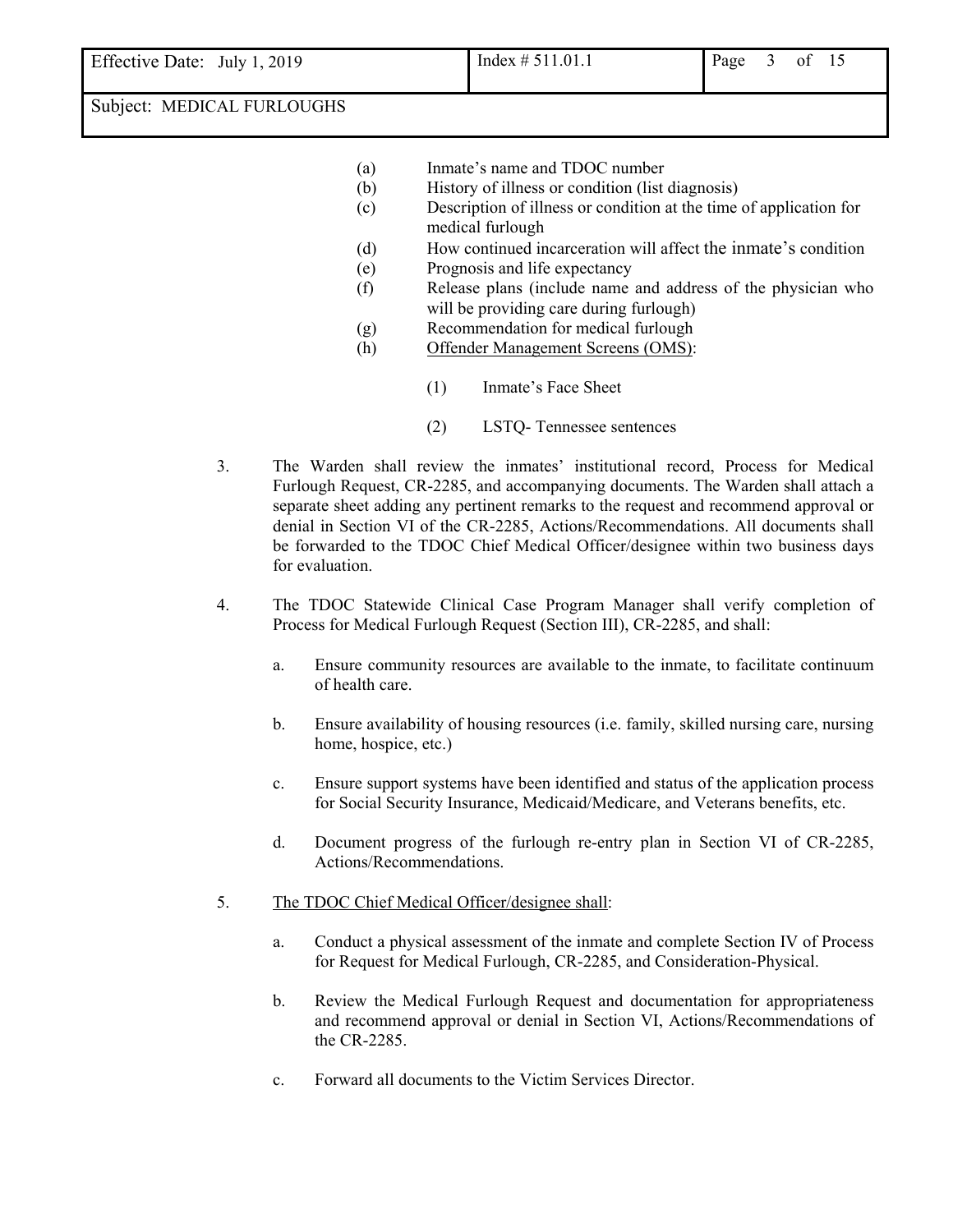Effective Date: July 1, 2019 Index  $\# 511.01.1$  Page 4 of 15

- 6. The Victim Services Director shall determine if there is opposition by the victim(s). The Victim Services Director shall notify the victim(s) of an inmate's request for medical furlough with return response request required within three days of receipt via telecommunication to the Victim Services Director who shall document findings in Section VI, Actions/Recommendations, of Process for Medical Furlough Request, CR-2285. The CR-2285 shall be forwarded within four business days of the initial notification to Victim Services, and to the TDOC Chief Medical Officer/designee from time of receipt.
- 7. The TDOC Chief Medical Officer/designee shall confirm all documents are in order and forward the CR-2285, and supporting documents to the Assistant Commissioner of Community Supervision.
- 8. Assistant Commissioner of Community Supervision Duties and Responsibilities for Verification of Furlough Request:
	- a. Specific emphasis on:
		- (1) Proposed residence arrangements
		- (2) Family support
		- (3) Medical and financial arrangements
		- (4) Social services resources
		- (5) Determine if there is community opposition by the district attorney, chief law enforcement officer (both in county of proposed residence and in the county in which the offense was committed), or the sentencing judge. The probation/parole staff will be authorized to provide information to the district attorney or chief law enforcement officer that fully explains the applicant's condition and prognosis.
		- (6) Document any community opposition to the furlough and the reason for the opposition.
	- b. Review of Medical Furlough Request and documentation for appropriateness and recommend approval or denial in Section VI, of Actions/Recommendations of Process for Medical Furlough Request, CR-2285.
- 9. During the recommendation/routing process any special considerations or conditions of furlough, shall be introduced by attaching a separate sheet.
- 10. Return the Process for Medical Furlough Request, CR-2285, and accompanying documents to the TDOC Chief Medical Officer or designee indicating that the furlough information has been verified or is unverified along with a written summary of the field investigation. The substance of any opposition to the furlough should be clearly explained.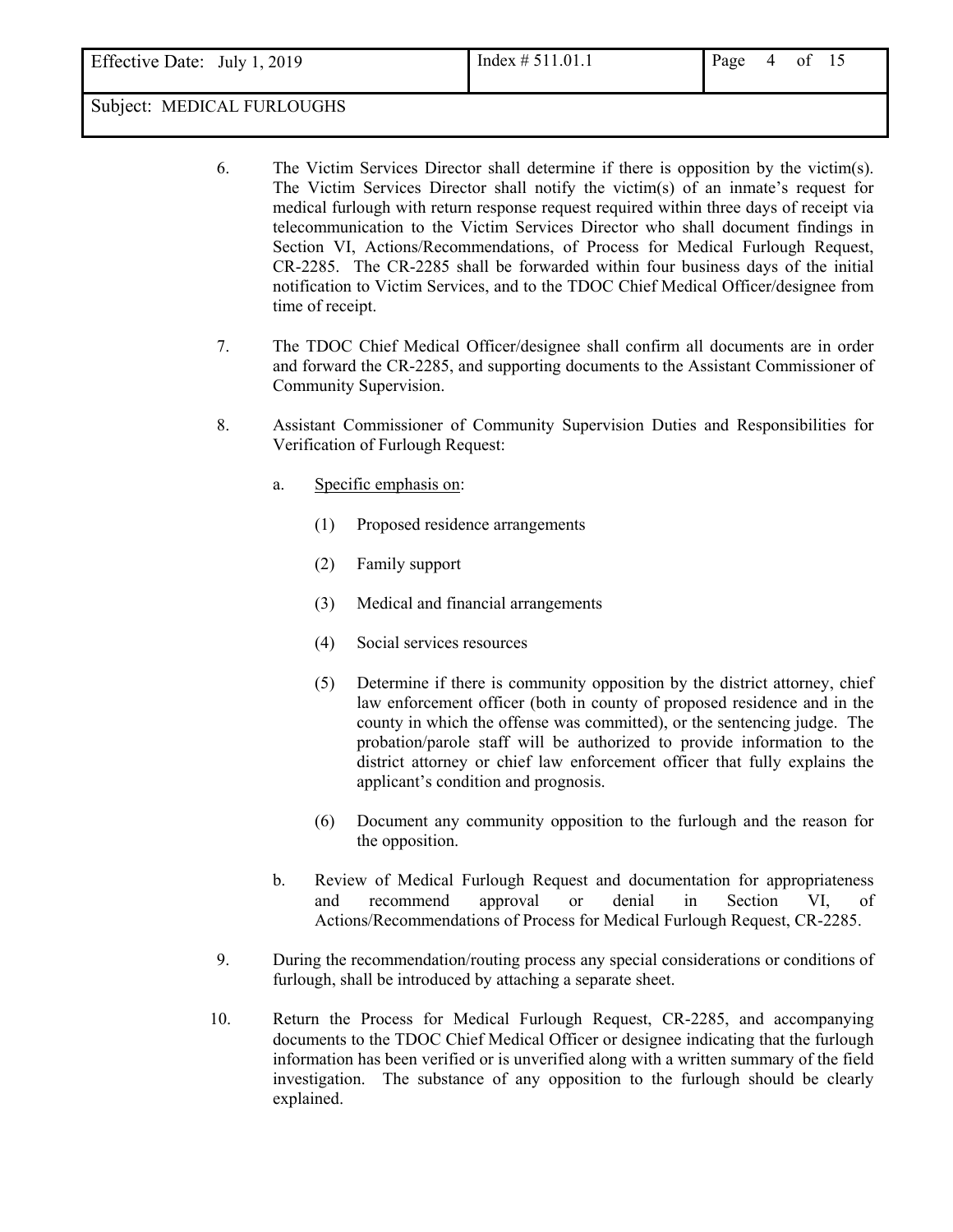- 11. The TDOC Chief Medical Officer/designee shall forward all documents for approval/denial and signature to the Commissioner for final review in the order listed below:
	- a. General Counsel
	- b. Assistant Commissioner of Prisons
	- c. Chief of Staff
	- d. Commissioner
- D. Approval/Denial of Medical Furlough Request by the Commissioner:
	- 1. The Commissioner shall have the final decision on the Process for Medical Furlough Request, CR-2285.
	- 2. Should the Commissioner deny the request, a medical furlough shall not be resubmitted unless there is a significant change of circumstances not included in the original request.
	- 3. A written notification of the final decision shall be prepared by the TDOC Chief Medical Officer/designee and distributed as follows:
		- a. Original: Warden
		- b. Copies:
			- (1) Assistant Commissioner of Community Supervision
			- (2) Assistant Commissioner of Prisons
			- (3) Institutional Health/Behavioral Health Administrator
			- (4) Inmate
			- (5) Operational Support Services File
			- (6) TDOC Medical Furlough Coordinator
			- (7) Victim Services Director
			- (8) Institutional Records Office if applicable
			- (9) Tennessee Bureau of Investigation, if the inmate is a sex offender. (See Policy #511.03)
			- (10) Contract Monitor of Operations (CMO) and Contract Monitor of Compliance (CMC) at privately managed facilities
	- 4. Upon the Commissioner's approval of the Medical Furlough Request, the Warden shall:
		- a. Instruct the Institutional Counselor to verbally advise the inmate or conservator (if the inmate is unable to sign for himself/herself) of the conditions of the furlough.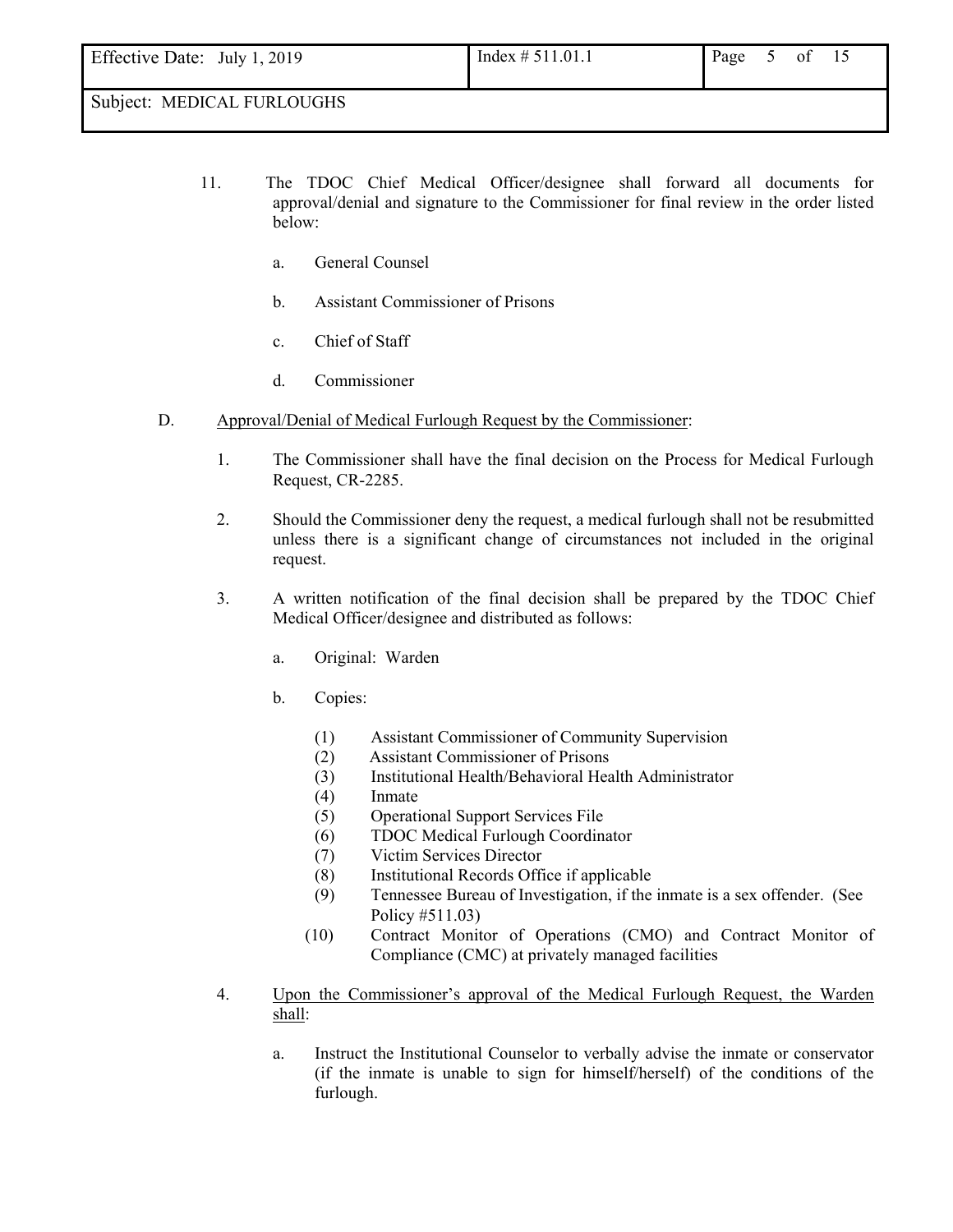- b. Complete the Medical Furlough Conditions of Release, Section V. of the CR-2285, with the furloughed inmate. The Warden and inmate or inmate's guardian/conservator shall sign the form affirming that the conditions of the Medical Furlough request have been reviewed and signatures shall be witnessed by an Associate Warden/designee. TDOC Medical Furlough Coordinator will coordinate with the Warden the effective furlough date.
- c. Ensure that the completed Medical Furlough Conditions of Release, Section V of Process for Medical Furlough Request, CR-2285, is forwarded to the Institutional records office, who shall verify that OMS conversation LPDD (Interested Party/Comments) has been completed and notify all appropriate including the Assistant Commissioner of Community Supervision, of the effective furlough date. The institutional records office shall send written notice to the sheriff in whose jurisdiction the furloughed inmate was convicted and the sheriff in whose jurisdiction the inmate intends to reside.

Copies shall also be sent to the chief of police (where applicable) and district attorneys general at each location. In addition, the victim coordinator in the jurisdiction where the crime(s) occurred shall be notified. Copies of all such notifications shall be placed in the inmate's institutional file.

- d. Ensure that copies of the completed CR-2285 are distributed as follows:
	- (1) Inmate/conservator
	- (2) Assistant Commissioner of Community Supervision
	- (3) Operational Support Services File
- 5. The Warden or designee shall forward copies of the Medical Furlough Conditions of Release, CR-2285, Section V, to the following:
	- a. Assistant Commissioner of Community Supervision
	- b. Assistant Commissioner of Prisons
	- c. Institutional Health Administrator
	- d. Inmate
	- e. Operational Support Services File
	- f. TDOC Medical Furlough Coordinator
- E. Medical Furlough Financial Responsibility: The Department shall not be responsible for any expenses, medical or otherwise, incurred by the inmate while on medical furlough. All such expenses shall be the responsibility of the inmate. The inmate's signature, or the signature of the inmate's guardian/conservator, releasing the department from financial or other liability during the furlough, must be included on the conditions of furlough statement.
- F. Furlough Supervision
	- 1. Community Supervision: The Assistant Commissioner of Community Supervision/designee will be requested to assign staff to: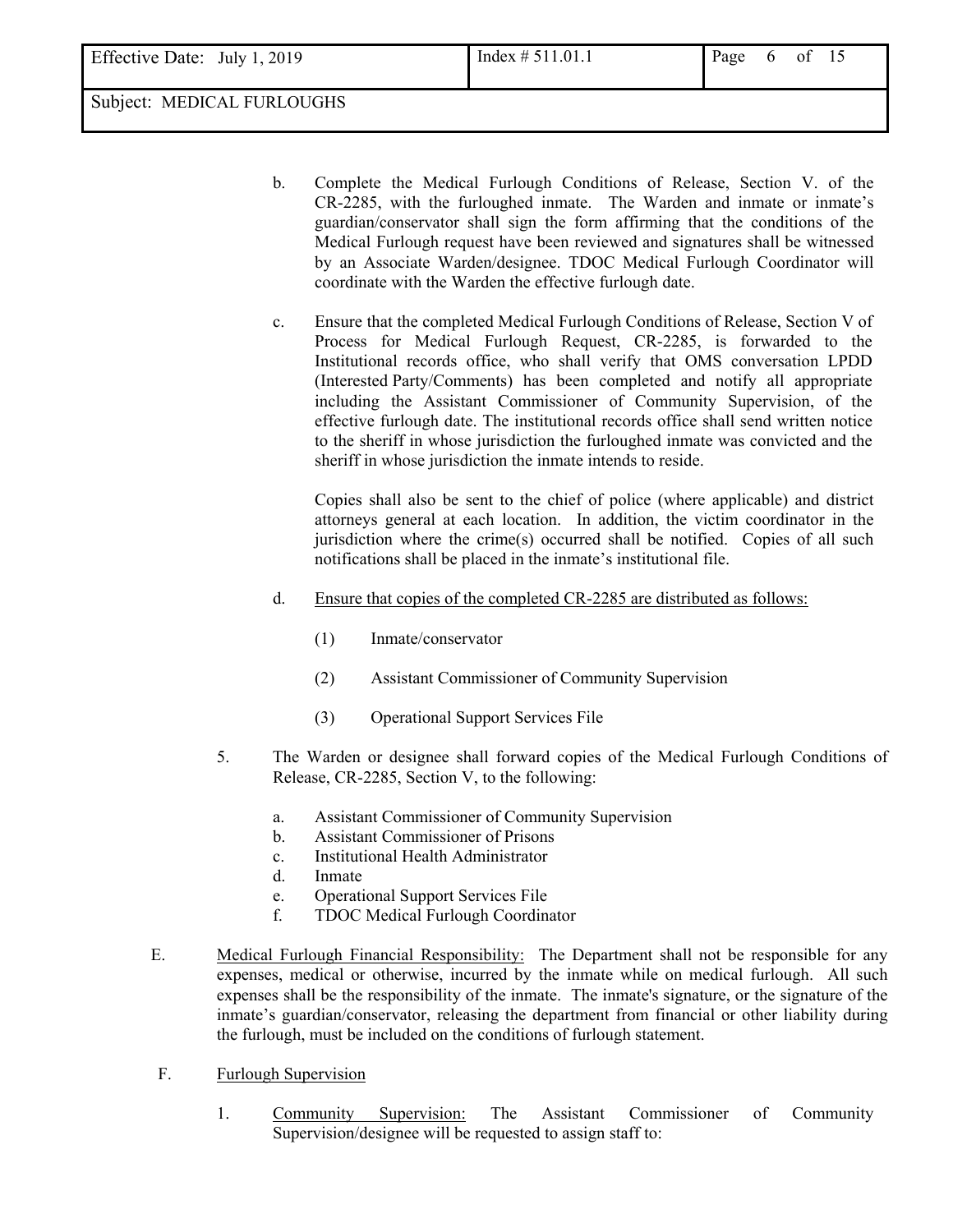- a. Supervise the inmate while he/she is on medical furlough.
- b. Ensure that the Process for Medical Furlough Request, CR-2285, is placed in the client's file and the case is added to the statistical report. Staff shall make initial and continuing appropriate entries into OMS conversations about the offender's status and location.
- c. Establish a supervision level and explain the written monthly reporting procedures.
- d. Establish a reporting schedule including time and place of future reporting.
- e. Furnish the inmate/conservator with the names, location, and phone numbers of supervisors within the region giving instructions (including 24 hour access information) stating that the probation/parole officer's supervisor may be contacted if the probation/parole officer is unable to be reached.
- f. Explain to the inmate/conservator that the probation/parole officer will visit the inmate on a monthly basis and submit a written report of his/her present medical status to the District Director and immediate supervisor.
- g. Explain to the inmate/conservator that the probation/parole officer will periodically contact the inmate's physician to monitor the medical condition on which the furlough is granted. The officer shall obtain the inmate's signature on an Authorization of Release for Health Services Information, CR-1885.
- h. Explain to the inmate/conservator that the inmate is required to pay supervision fees in accordance with TCA 40-28-201.
- i. Discuss thoroughly with the inmate/conservator the conditions of the furlough. It is imperative that the inmate/conservator have a clear understanding of his/her responsibilities during the medical furlough period.
- j. Each month, the Assistant Commissioner of Community Supervision/designee shall prepare a Medical Furlough Status Report that contains information regarding inmates currently on medical furloughs. This report shall be distributed to the Commissioner, Assistant Commissioner of Prisons, TDOC Chief Medical Officer/designee, Community Corrections Administrators, and District Directors.
- 2. Parole Eligibility:
	- a. If the inmate becomes eligible for parole during furlough, the releasing institution shall notify the BOP, through the institutional parole officer, of the inmate's medical furlough and determine from the Board where the hearing is to be scheduled. The institution shall notify the inmate and his/her probation officer of the relevant details. If parole is granted, the parole certificate will be issued through the institution and the inmate will transfer from furlough status to parole supervision.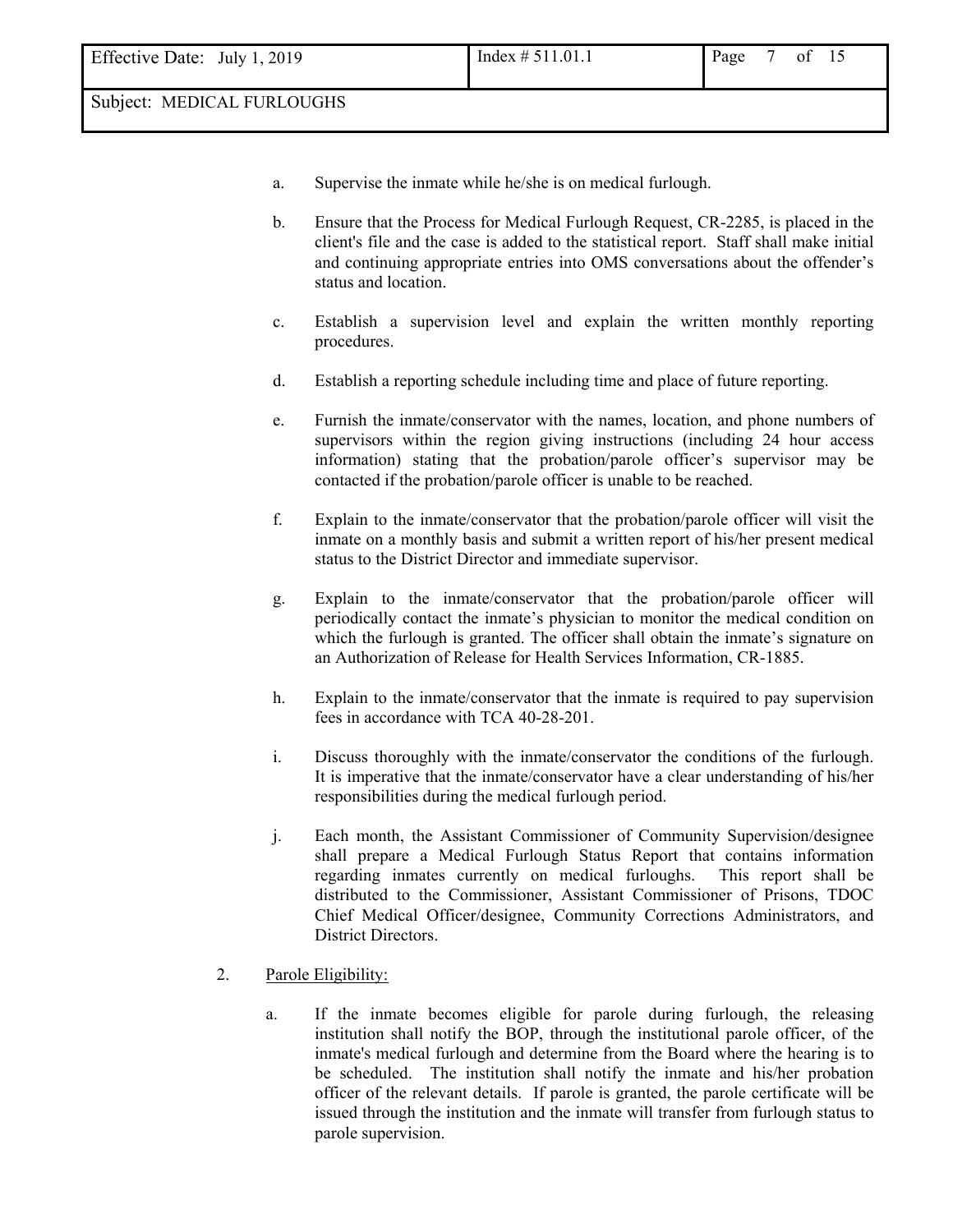- b. A monthly written progress report shall be made by the probation/parole officer and sent to the Assistant Commissioner of Community Supervision/designee, and the TDOC Chief Medical Officer/designee who shall forward the report to the Commissioner.
- 3. Permanent address: Under the conditions of medical furlough, the inmate is not allowed to move permanently from the legal address to which he/she was released without the prior written approval from the Commissioner/designee. This will not preclude an offender being moved to a hospital or nursing home. This would be considered a temporary emergency move, which would then be investigated and approved if it were later to become permanent. Also, this information is to be sent to the Assistant Commissioner of Community Supervision/designee and documented in OMS.
- 4. Medical care outside of county/state: If the inmate requests medical care at a location outside of the county or the state, detailed information regarding the facility location, name of physician, length of stay and other pertinent information must be confirmed and recorded by the probation/parole officer. Prior approval and a travel permit issued by probation/parole officer are required, after approval by the Commissioner/designee.
- 5. Death of an Inmate on Medical Furlough:
	- a. In the event of the death of an inmate on medical furlough, the probation/parole officer shall:
		- (1) Confirm the death and comply with any applicable mandates of Policies #103.02, #103.05, and #511.01.1.
		- (2) Notify the Assistant Commissioner of Community Supervision/designee.
		- (3) Complete Medical Furlough Review, CR-3877, detailing the death, the place and time of death, along with any known circumstances.
		- (4) Notify the Warden of the appropriate institution promptly via e-mail and with documentation in OMS giving details of death, i.e. date and time, funeral notification; and forwarding a copy of the incident report.
		- (5) Close the case in compliance with any applicable mandates of Policy #708.06.
	- b. Upon notification of the event of death of an inmate on medical furlough, the Assistant Commissioner of Community Supervision/designee shall notify the Assistant Commissioner of Prisons/designee and TDOC Chief Medical Officer/designee and provide a copy of CR-3877.
	- c. The TDOC Chief Medical Officer/designee shall secure a copy of the death certificate to be placed in the inmate's health file.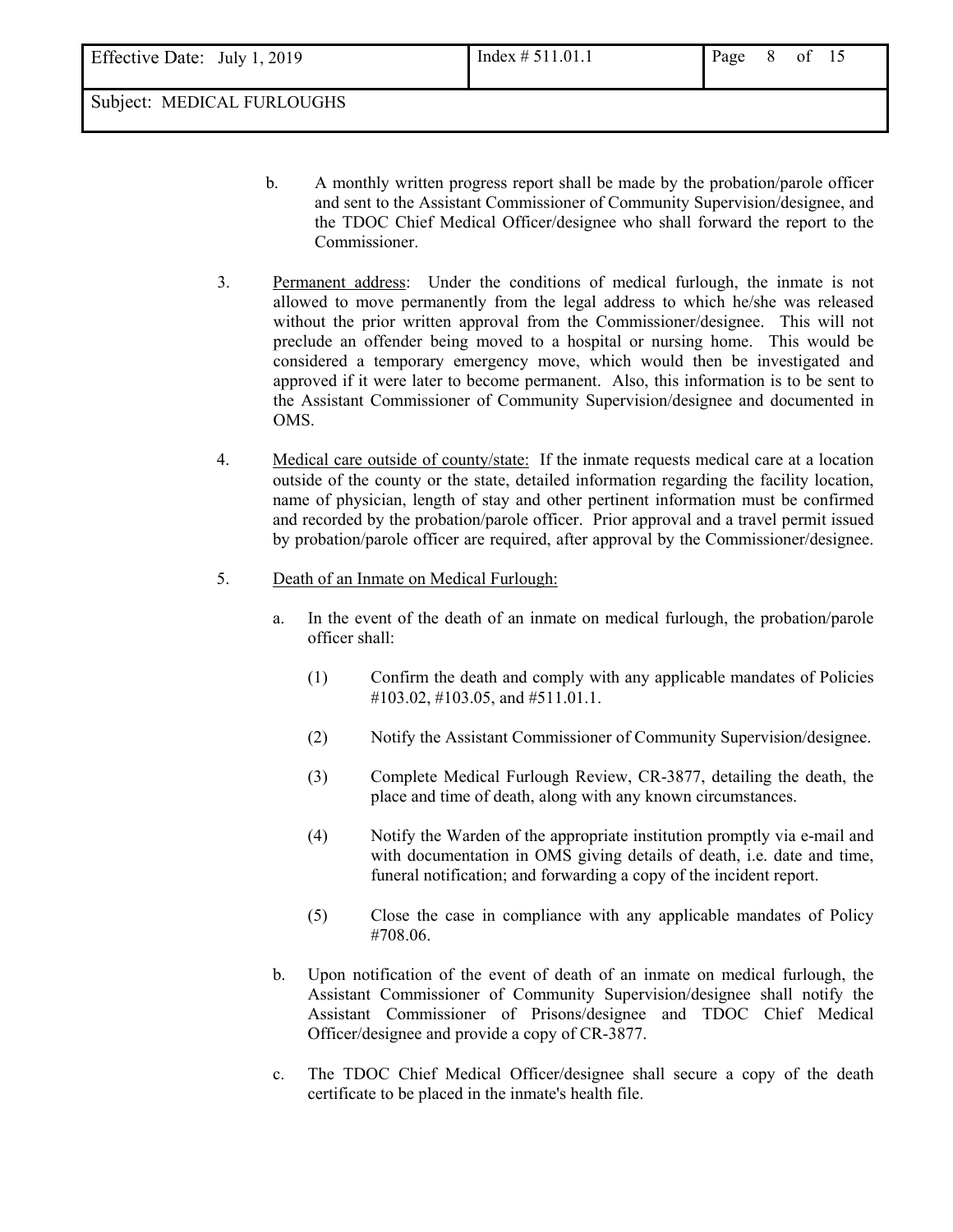- 6. Violation of Conditions or Change of Medical Status: If, at any time, the probation/parole officer has reason to believe that the inmate has been arrested or violated the conditions of his/her furlough, that the furlough is not being used for the purpose granted, that the inmate no longer qualifies for the furlough granted, or that the inmate's continued presence in the community poses a threat to the inmate, to a member of the community, to the community as a whole, or to the Department's furlough program, the probation/parole officer shall prepare a written report and submit this report to his/her supervisor for approval. The supervisor shall review the report for approval and immediately notify the Assistant Commissioner of Community Supervision/designee via telephone. The Assistant Commissioner of Community Supervision will immediately notify the Commissioner, and the TDOC Chief Medical Officer/designee, giving full details of the violation or change of status/condition under which the medical furlough was granted. If the Commissioner is of the opinion that immediate action is required, then the following steps are to be taken.
	- a. The Assistant Commissioner of Prisons shall notify the Warden of the TDOC institution closest to the inmate's location of the situation.
	- b. The Assistant Commissioner of Prisons shall complete an Order of Revocation of Medical Furlough and Return to Prison, CR-3565, and fill out all necessary information. The Assistant Commissioner of Prisons will then have the Commissioner sign the CR-3565 and shall fax, scan/email it to the Warden of the institution that will be responsible for taking the inmate into custody. A copy of the CR-3565 shall also be forwarded to the CMO at privately managed facilities if applicable.
	- c. The Warden shall contact the Director of the Office of Investigation and Compliance (OIC) and request their assistance in taking the inmate into custody. A copy of the CR-3565 will be provided to the agency or agencies that assist institutional personnel.
	- d. The inmate will be housed in the nearest TDOC institution until he/she is returned to the releasing institution or to other appropriate housing.
	- e. Reporting: The Assistant Commissioner of Community Supervision shall provide a monthly violation report to the Assistant Commissioner of Prisons and the TDOC Chief Medical Officer/designee.

### G. Furlough Revocation/Modification**/**Extension:

- 1. When an inmate has been returned to an institution pursuant to the Commissioner's order, the Commissioner shall designate a person or persons to conduct a due process hearing.
	- a. Such designee(s) shall ensure that the inmate receives a copy of the order at least 24 hours before the hearing. A copy of the order signed by the inmate shall be maintained as evidence of the notification. If the inmate has an appointed guardian or a conservator, the legal guardian or conservator shall also be notified 24 hours before the hearing.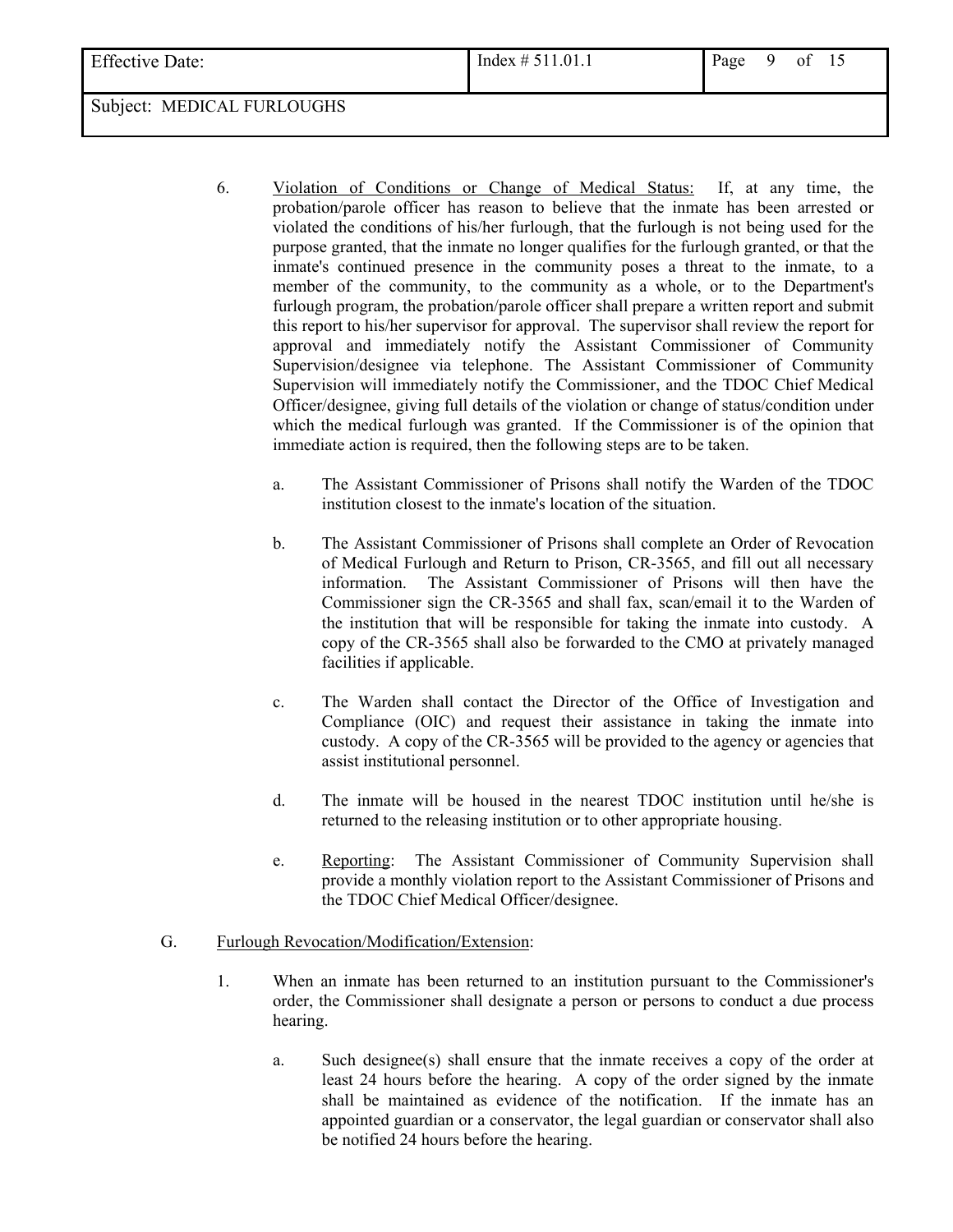- b. The hearing shall be conducted by the designee(s) within seven days of the inmate's return to the institution.
- c. The inmate shall be entitled to assistance from an inmate/staff advisor.
- d. The inmate shall be permitted to appear and testify before the designee(s), unless the inmate is disorderly (i.e., preventing orderly conduct of the hearing). The inmate shall be permitted to present at least one witness in his/her behalf and additional witnesses may be presented at the discretion of the designee(s). The personal appearance of any witness may be prohibited for security reasons, but a written statement shall be accepted instead.
- e. If an inmate has an appointed legal guardian or a conservator, that individual may represent the inmate at the due process hearing.
- f. The Commissioner, at his/her discretion, may personally appear before the designee(s) or provide a written summary of the information upon which he/she relied if the order does not provide complete information. The testimony of the Commissioner, or any other witness, may be taken in a closed session, in whole or part, where the testimony could reasonably reveal the source of confidential information. Likewise, written statements containing confidential information may be considered without making the statement available to the inmate or inmate advisor.
- g. After conducting the hearing, the designee(s) shall submit a report and recommendation to the Commissioner within three working days. Such report shall include a summary of relevant testimony and evidence received a recommendation as to whether the furlough should be revoked or modified, and the reasons therefore.
- h. Within three working days of receipt of the report and recommendation, the Commissioner shall decide whether there is substantial (even if subjective) reason(s) to believe that the furlough should be revoked or modified for the reasons stated in his order. His/her decision shall be reduced to writing and a copy transmitted to the inmate in a timely manner. This decision shall be final.
- 2. Medical Furlough Review: Current furloughed inmates will be semi-annually reviewed for the consideration of a Medical Furlough Continuation by the TDOC Chief Medical Officer /designee and their assigned probation/parole officer.
	- a. The TDOC Chief Medical Officer/designee shall request medical records from the furloughed inmate's community physician semi-annually, to review and determine if an inmate continues to meet the medical criteria for a medical furlough continuation, Medical Furlough Review, CR-3877*.*
		- (1) If the inmate continues to meet the criteria for the medical furlough established herein, Medical Furlough Review, CR-3877 shall be noted and no further action is required.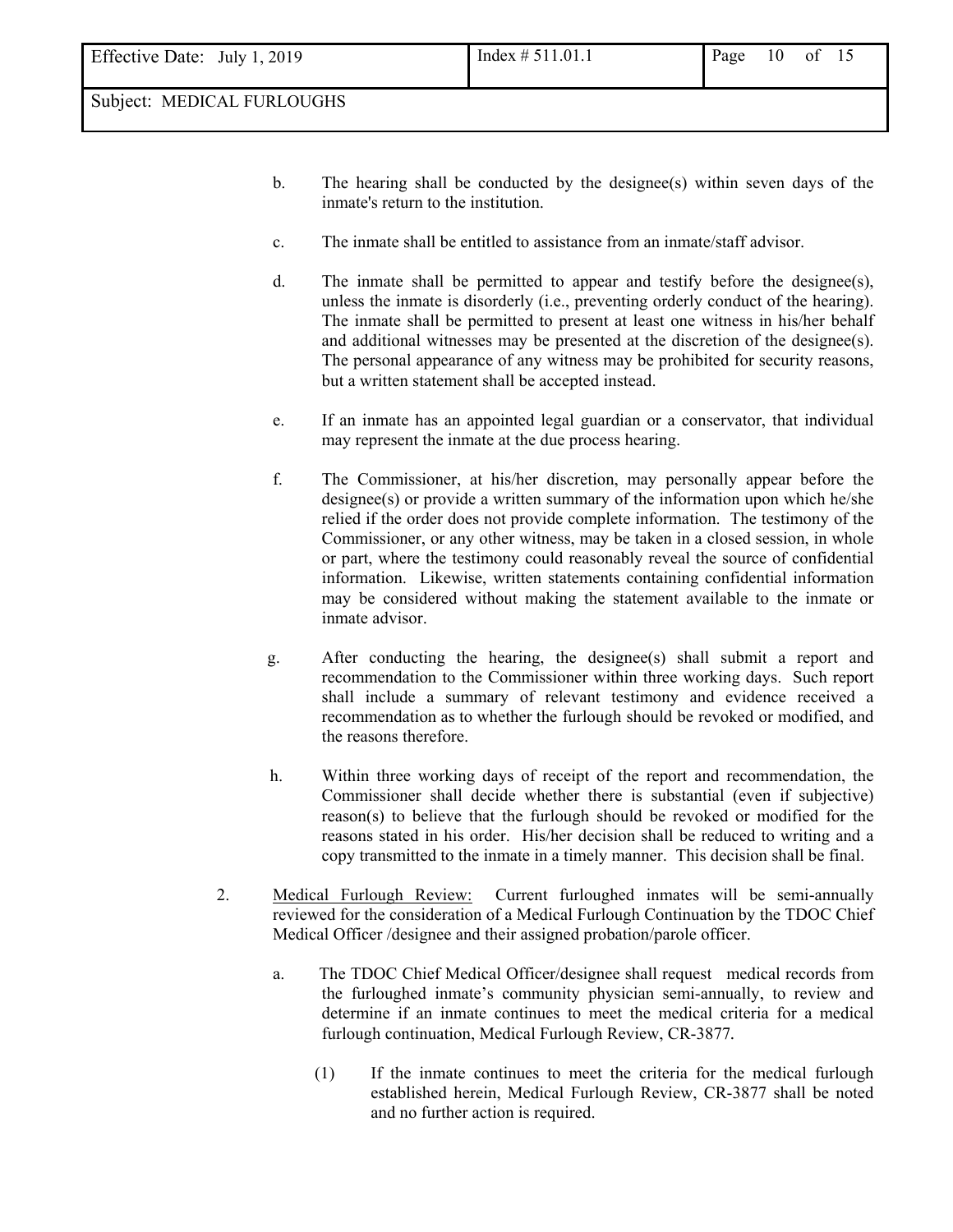- (2) If the review of the inmate's community physician's medical record indicates he/she may no longer meet the criteria for the medical furlough established herein, Medical Furlough Review, CR-3877, shall be noted and the medical furlough may be revoked.
- b. The assigned probation/parole officer shall preform a comprehensive review semi-annually of the inmate's case to ensure that the inmate is in compliance with the Conditions of Medical Furlough, noting recommendation on the Medical Furlough Review, CR-3877.
- c. If the assigned probation/parole officer identifies a Violation(s) of Conditions of Medical Furlough, the procedure outlined in Section VI.(F)(6) shall be followed. The inmate shall receive a medical screening in accordance with Policies #113.20, #113.23, and #113.44.
- H. Failure to Return: The Commissioner may order that an inmate be taken immediately into custody at any time. All furloughs may include the condition that the inmate shall to return to an institution at a designated time. Should the inmate fail to return as directed, escape procedures will be implemented in accordance with Policy #506.12.
- VII. ACA STANDARDS: 4-4347.
- VIII. EXPIRATION DATE: July 1, 2022.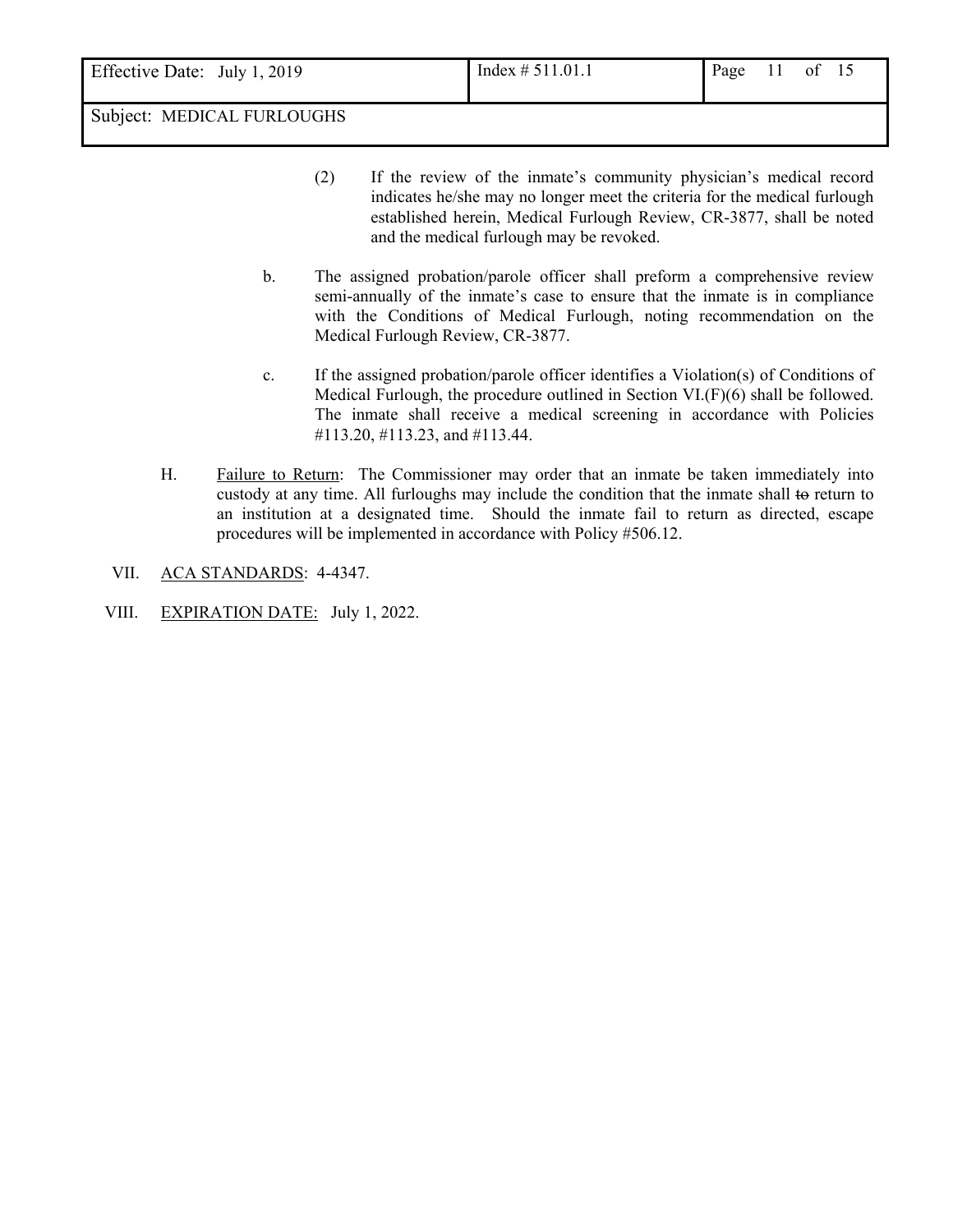

#### TENNESSEE DEPARTMENT OF CORRECTION

### **AUTHORIZATION FOR RELEASE OF HEALTH SERVICES INFORMATION**

| <b>INSTITUTION</b>                                                                                                                                                                                                                                                                                                                                                                                                                        |                                                                                                                                                                                                                                                                                                                                                    |                                                                                   |                                                    |                            |  |  |  |
|-------------------------------------------------------------------------------------------------------------------------------------------------------------------------------------------------------------------------------------------------------------------------------------------------------------------------------------------------------------------------------------------------------------------------------------------|----------------------------------------------------------------------------------------------------------------------------------------------------------------------------------------------------------------------------------------------------------------------------------------------------------------------------------------------------|-----------------------------------------------------------------------------------|----------------------------------------------------|----------------------------|--|--|--|
| <b>TDOC NUMBER:</b><br>INMATE NAME (PRINTED):                                                                                                                                                                                                                                                                                                                                                                                             |                                                                                                                                                                                                                                                                                                                                                    |                                                                                   |                                                    |                            |  |  |  |
| <b>SOCIAL SECURITY NUMBER:</b>                                                                                                                                                                                                                                                                                                                                                                                                            | DATE OF BIRTH                                                                                                                                                                                                                                                                                                                                      |                                                                                   | <b>GENDER</b>                                      |                            |  |  |  |
| $\Box$ I hereby authorize                                                                                                                                                                                                                                                                                                                                                                                                                 | to release the information<br>(NAME OF PROVIDER/FACILITY)                                                                                                                                                                                                                                                                                          |                                                                                   |                                                    |                            |  |  |  |
| indicated below to the Tennessee Department of Correction (TDOC) regarding my clinical treatment.                                                                                                                                                                                                                                                                                                                                         |                                                                                                                                                                                                                                                                                                                                                    |                                                                                   |                                                    |                            |  |  |  |
| <b>TDOC Facility Name/Community Supervision Office:</b><br><u> 1980 - Jan Samuel Barbara, margaret e populazion del control del control del control del control de la provi</u>                                                                                                                                                                                                                                                           |                                                                                                                                                                                                                                                                                                                                                    |                                                                                   |                                                    |                            |  |  |  |
| <b>Facility Address:</b><br><u> 1980 - Jan Stein Stein Stein Stein Stein Stein Stein Stein Stein Stein Stein Stein Stein Stein Stein Stein S</u>                                                                                                                                                                                                                                                                                          |                                                                                                                                                                                                                                                                                                                                                    |                                                                                   |                                                    |                            |  |  |  |
| Phone Number:                                                                                                                                                                                                                                                                                                                                                                                                                             | Fax Number:                                                                                                                                                                                                                                                                                                                                        |                                                                                   |                                                    |                            |  |  |  |
| □ I hereby authorize the Tennessee Department of Correction to release clinical information to the persons/entities                                                                                                                                                                                                                                                                                                                       |                                                                                                                                                                                                                                                                                                                                                    |                                                                                   |                                                    |                            |  |  |  |
| indicated below for:                                                                                                                                                                                                                                                                                                                                                                                                                      |                                                                                                                                                                                                                                                                                                                                                    |                                                                                   |                                                    |                            |  |  |  |
| Name:                                                                                                                                                                                                                                                                                                                                                                                                                                     |                                                                                                                                                                                                                                                                                                                                                    | Relationship to Inmate:                                                           | <u> 1989 - John Stein, Amerikaansk politiker (</u> |                            |  |  |  |
| Address:                                                                                                                                                                                                                                                                                                                                                                                                                                  |                                                                                                                                                                                                                                                                                                                                                    |                                                                                   |                                                    |                            |  |  |  |
| Address 2:                                                                                                                                                                                                                                                                                                                                                                                                                                |                                                                                                                                                                                                                                                                                                                                                    |                                                                                   |                                                    |                            |  |  |  |
| Phone Number:                                                                                                                                                                                                                                                                                                                                                                                                                             | Fax Number:                                                                                                                                                                                                                                                                                                                                        |                                                                                   |                                                    |                            |  |  |  |
|                                                                                                                                                                                                                                                                                                                                                                                                                                           |                                                                                                                                                                                                                                                                                                                                                    | Please release the following information (Check " $\checkmark$ " all that apply): |                                                    |                            |  |  |  |
| Infectious Disease Record<br><b>Health Record</b><br>Substance Use Diagnosis/Treatment<br>    Other:                                                                                                                                                                                                                                                                                                                                      | Dental Record                                                                                                                                                                                                                                                                                                                                      | Behavioral Health Record<br>Dates:                                                | thru                                               | $\Box$ Psychotherapy Notes |  |  |  |
| Note: An authorization for the release of psychotherapy notes cannot be made in conjunction with an authorization for the release of any other confidential health<br>information. An authorization to release psychotherapy notes must be executed separately from any other authorization for disclosure.                                                                                                                               |                                                                                                                                                                                                                                                                                                                                                    |                                                                                   |                                                    |                            |  |  |  |
| Purpose of the disclosure:                                                                                                                                                                                                                                                                                                                                                                                                                |                                                                                                                                                                                                                                                                                                                                                    |                                                                                   |                                                    |                            |  |  |  |
| This authorization expires six (6) months from the date of the signature below and covers only information created prior to that date. I understand that I may retract this<br>٠                                                                                                                                                                                                                                                          |                                                                                                                                                                                                                                                                                                                                                    |                                                                                   |                                                    |                            |  |  |  |
|                                                                                                                                                                                                                                                                                                                                                                                                                                           | authorization at any time, in writing, to the attention of TDOC Division of Records Management, 2 <sup>nd</sup> Floor, 320 Sixth Avenue North, Nashville, TN 37243-0465.<br>I understand that may release, which was made prior to a retraction hereof, and based on this signed authorization, will not constitute a breach of my privacy rights. |                                                                                   |                                                    |                            |  |  |  |
| I understand that this authorization is necessary to release information that is deemed private and confidential by law (heal records, TCA 10-7-504, mental health<br>records, TCA 33-3-103).                                                                                                                                                                                                                                             |                                                                                                                                                                                                                                                                                                                                                    |                                                                                   |                                                    |                            |  |  |  |
| I understand that a provider may not condition treatment on whether or not I sign this authorization.<br>$\bullet$                                                                                                                                                                                                                                                                                                                        |                                                                                                                                                                                                                                                                                                                                                    |                                                                                   |                                                    |                            |  |  |  |
| Although the recipient should obtain my authorization before releasing my private information, I understand that if the recipient chooses to re-disclose this information,<br>TDOC cannot ensure its protection by privacy laws.                                                                                                                                                                                                          |                                                                                                                                                                                                                                                                                                                                                    |                                                                                   |                                                    |                            |  |  |  |
| The subject of the information must sign this authorization. If the subject is under 18 years of age, it must be signed by a parent or legally<br>appointed guardian. If the subject is not legally competent to sign, or is unable to sign, Authorized Representative (a legally appointed<br>conservator, guardian, or attorney-in-fact appointed pursuant to a durable power of attorney for healthcare) must sign this authorization. |                                                                                                                                                                                                                                                                                                                                                    |                                                                                   |                                                    |                            |  |  |  |
| Offender Signature                                                                                                                                                                                                                                                                                                                                                                                                                        | Date                                                                                                                                                                                                                                                                                                                                               | Signature of Parent (if minor) or Authorized                                      |                                                    | Date                       |  |  |  |
|                                                                                                                                                                                                                                                                                                                                                                                                                                           |                                                                                                                                                                                                                                                                                                                                                    | Representative                                                                    |                                                    |                            |  |  |  |
| Witness Signature                                                                                                                                                                                                                                                                                                                                                                                                                         | Date                                                                                                                                                                                                                                                                                                                                               |                                                                                   |                                                    |                            |  |  |  |
|                                                                                                                                                                                                                                                                                                                                                                                                                                           |                                                                                                                                                                                                                                                                                                                                                    |                                                                                   |                                                    |                            |  |  |  |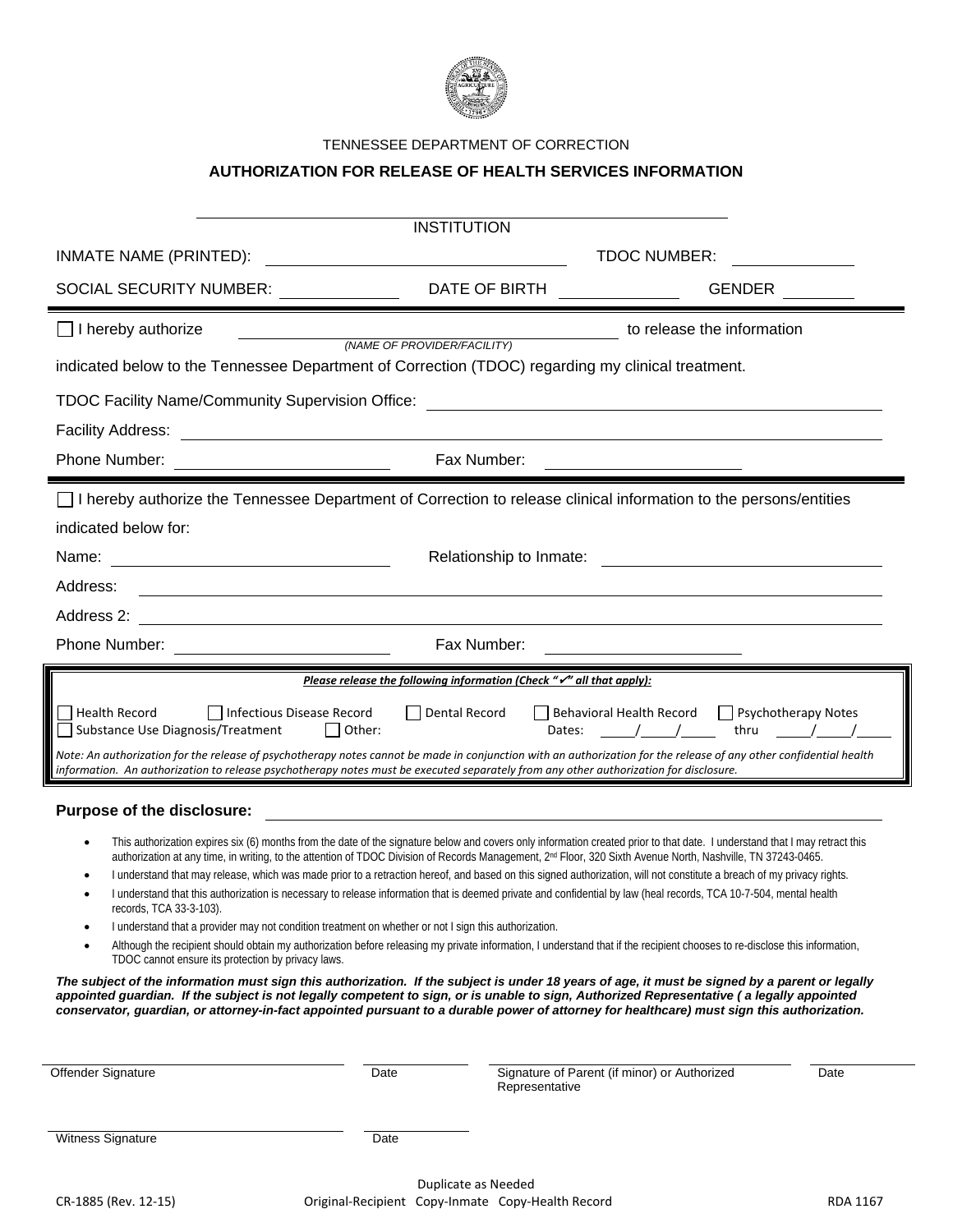

TENNESSEE DEPARTMENT OF CORRECTION

#### MEDICAL FURLOUGH REVIEW

|  | ATTENTION: Warden / Chief Medical Officer / Administrator of Community Supervision/ Sheriff: _________________                                                                                                                                            |       |                             |            |                                                  |
|--|-----------------------------------------------------------------------------------------------------------------------------------------------------------------------------------------------------------------------------------------------------------|-------|-----------------------------|------------|--------------------------------------------------|
|  | Name of Offender                                                                                                                                                                                                                                          | TDOC# | Race                        | <b>DOB</b> | Security Level                                   |
|  | The above Offender's community medical records have been reviewed and he/she has been recommended for a<br><b>MEDICAL FURLOUGH CONTINUATION</b> by the TDOC Chief Medical Officer/Designee.                                                               |       |                             |            |                                                  |
|  | Reason for Medical Furlough:                                                                                                                                                                                                                              |       |                             |            |                                                  |
|  |                                                                                                                                                                                                                                                           |       |                             |            |                                                  |
|  | The above Offender case has been reviewed by the assigned Probation/Parole Officer and has been<br>recommended for a <b>MEDICAL FURLOUGH CONTINUATION</b> .                                                                                               |       |                             |            |                                                  |
|  | Where does Offender reside?                                                                                                                                                                                                                               |       | Where does Offender report? |            |                                                  |
|  |                                                                                                                                                                                                                                                           |       |                             |            |                                                  |
|  | Note Special Instructions: (ex. GPS Structured Home Confinement Authorized by)                                                                                                                                                                            |       |                             |            |                                                  |
|  | The above Offender has NOT been granted a continuation of his/her MEDICAL FURLOUGH by the<br>TDOC. The Medical Furlough is revoked in accordance with the provisions of TCA 41-21-227, TDOC<br>policy 511.01.1 and/or Conditions of the Medical Furlough. |       |                             |            |                                                  |
|  |                                                                                                                                                                                                                                                           |       |                             |            |                                                  |
|  | Inmate's condition improved so that the inmate is no longer in imminent peril of death or so that inmate<br>may be able to adequately care for their own health in the prison environment.                                                                |       |                             |            |                                                  |
|  |                                                                                                                                                                                                                                                           |       |                             |            |                                                  |
|  | Inmate is deceased (process in accordance with applicable mandates of policies 103.02, 103.05, 708.06 and<br>511.01.1)                                                                                                                                    |       |                             |            |                                                  |
|  |                                                                                                                                                                                                                                                           |       |                             |            |                                                  |
|  | Circumstances:                                                                                                                                                                                                                                            |       |                             |            |                                                  |
|  |                                                                                                                                                                                                                                                           |       |                             |            |                                                  |
|  | Department of Correction, Clinical Services                                                                                                                                                                                                               |       |                             |            | Date and Time forwarded to Community Supervision |
|  | Department of Correction, Community Supervision                                                                                                                                                                                                           |       |                             |            |                                                  |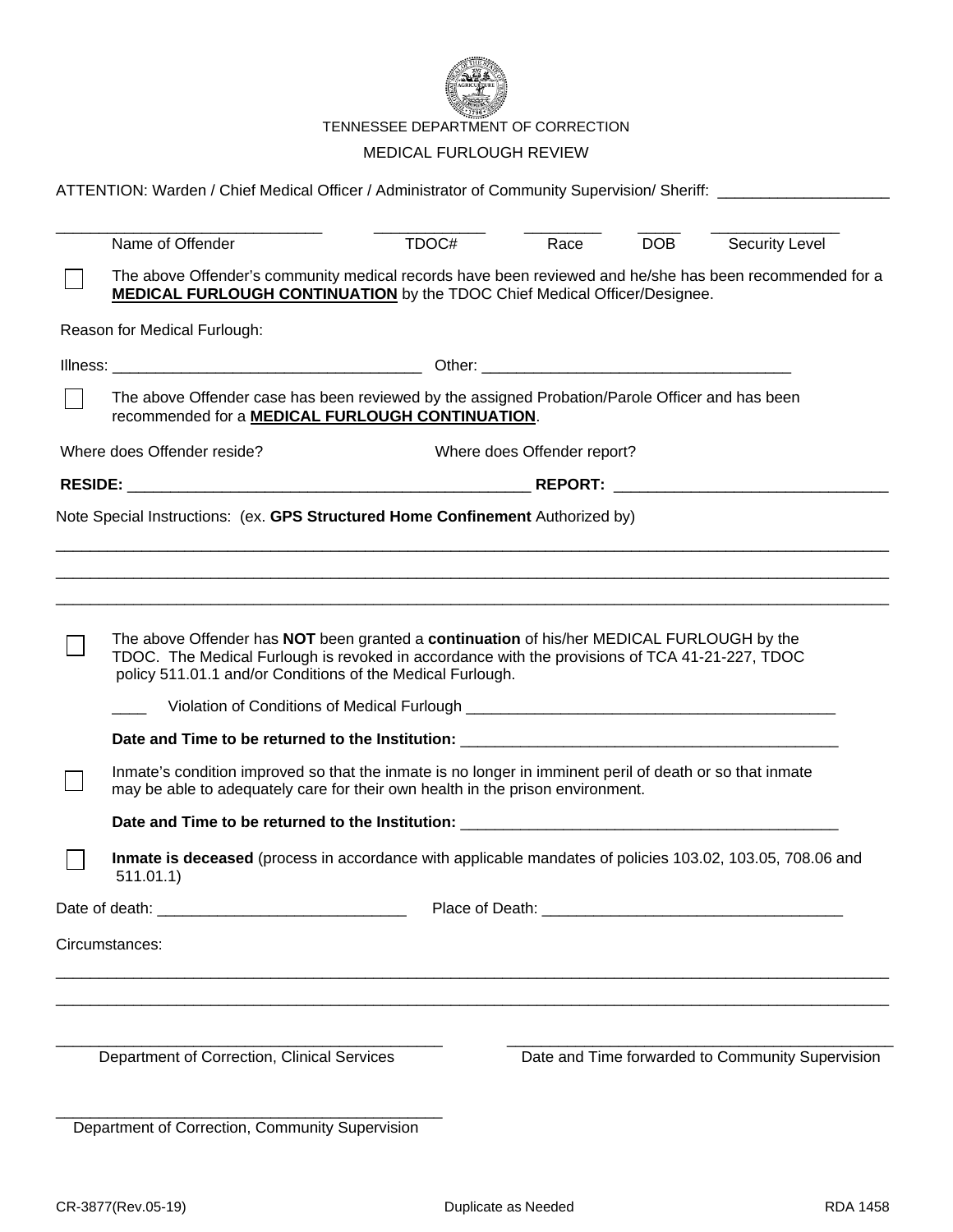

The Medical Furlough process is outlined in Policy # 511.01.1 and allows consideration for release by the Tennessee Department of Correction for inmates with terminal illness and/or seriously ill as outlined in Policy #511.01.1 Medical Furlough and who are no longer a threat to public safety. The objective is to identify inmates, meeting these criteria, and refer them for medical furlough. For the purpose of the Medical Furlough Request, Terminally Ill and Seriously Ill are defined as:

Terminally ill: guesstimate life expectancy < 12 months due to illness. Seriously ill: condition requires frequent, extensive, specialized care, not reversible with current medical therapy.

Everyone involved in clinical care is responsible for identifying appropriate inmates.

Once identified, the Warden, assistant Warden of Treatment, Health Service Administrator (HSA), Institutional Physician and Clinical Case Manager (CCM) at the *assigned* facility must work as a team.

The Physician will initiate the Medical Furlough Request. Each section of the request form must be fully completed, by appropriate personnel, in order to provide compelling documentation to the Tennessee Department of Correction, to hopefully grant the request. This 'snapshot' of the inmate should describe the medical condition, and include information to support no threat to public safety (i.e. assistance with ADL's, mobility: wheelchair /bed bound, dementia, restrictions due to respiratory compromise, etc.) Please include a plan for continuity of care upon release (accommodations, financial and medial support systems, etc.).

**The Health Service Administrator and Clinical Case Manager should be diligent in identifying social/ community resources (and initiating applications, if needed-SSI, Medicaid/Medicare, VA, etc.) and conducting initial review of the "residence plan":** 

- **Verification of the proposed address**
- **Willingness and capability of the proposed care giver**
- **Restrictions, especially for sex offenders**

The completed Medical Furlough Request will be processed by the institution's Clinical Services and forwarded to the Office of Clinical Services, Tennessee Department of Correction at Medical.Furlough@tn.gov The decision of either approval or denial of the medical furlough will be communicated to the Warden and Physician of the assigned facility.

Thank you in advance for your cooperation. Any questions or concerns should be directed to the TDOC Chief Medical Officer.

#### *Section I*

| DATE:               |      | SECURITY:<br><u> 1980 - Jan Samuel Barbara, margaret e</u> n 1980 eta 1980 <mark>- Jan Samuel Barbara, estas estas estas estas estas estas e</mark> |
|---------------------|------|-----------------------------------------------------------------------------------------------------------------------------------------------------|
| NAME:               |      | RED:                                                                                                                                                |
| INSTITUTION:        |      | EXP:                                                                                                                                                |
| <b>TDOC NUMBER:</b> |      | DETAINER:<br>Where?<br>$\Box$ Y<br>$\Box N$                                                                                                         |
| DATE OF BIRTH       |      | MH Level:<br>(Level of Care)                                                                                                                        |
| RACE:               | SEX: | OFFENSE:                                                                                                                                            |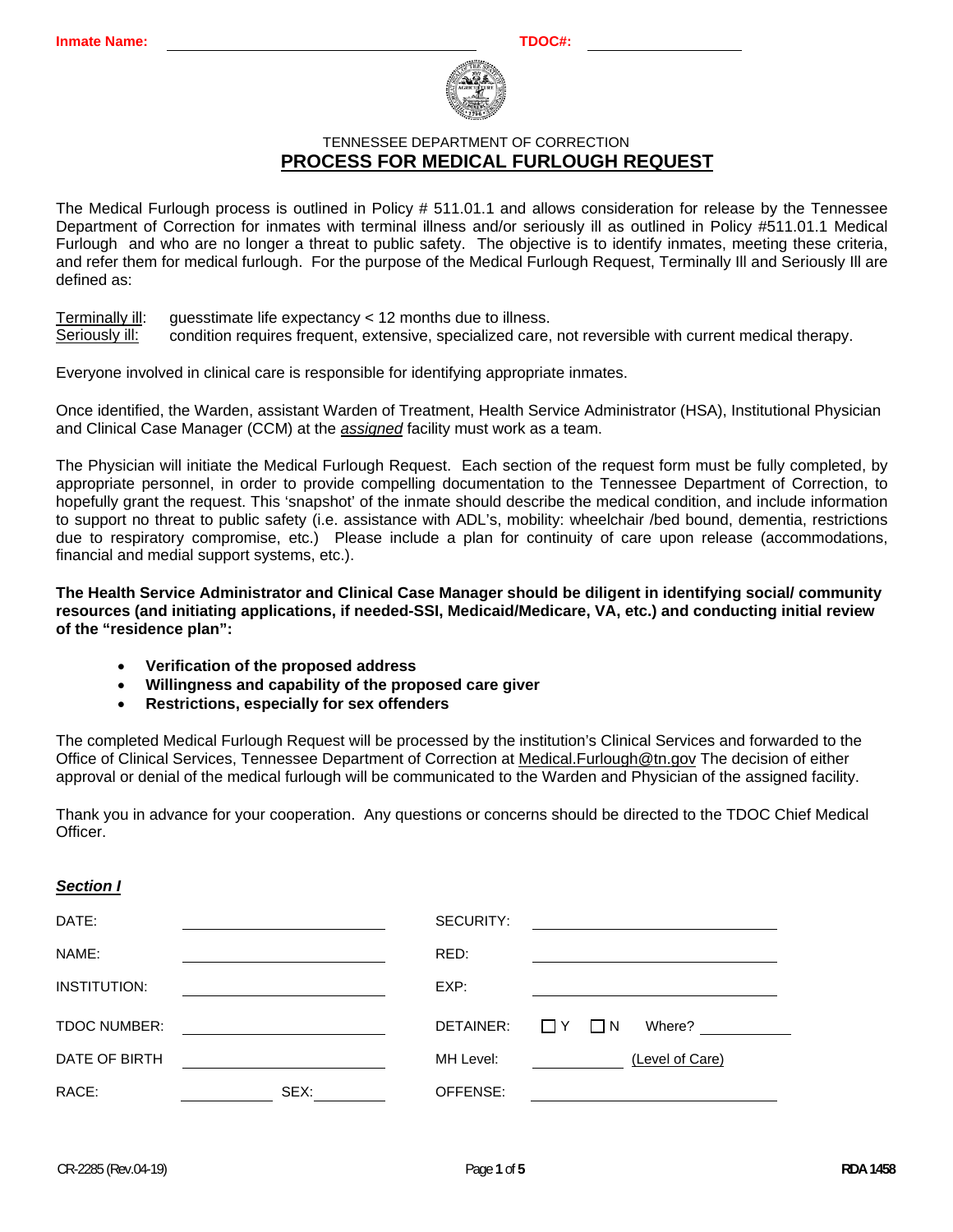

#### *Section II*

## **INSTITUTIONAL MEDICAL AUTHORITY**

| What is the diagnosis (es)?<br>А.                                                                                                    |  |  |  |  |  |
|--------------------------------------------------------------------------------------------------------------------------------------|--|--|--|--|--|
| B.                                                                                                                                   |  |  |  |  |  |
| less than 6 months<br>less than 12 months<br>Prognosis:<br>Other (specify):                                                          |  |  |  |  |  |
| С.<br>Diagnosis (es) was established by:<br><b>Tissue</b><br>Imaging<br>Lab results<br>Procedure<br><b>MH</b> Evaluation<br>Results: |  |  |  |  |  |
| <b>Current Treatment:</b>                                                                                                            |  |  |  |  |  |
| Is inmate compliant with treatment plan?<br><b>No</b><br>Partial<br>Yes<br>D.                                                        |  |  |  |  |  |
| Ē.<br>Level of inmate functioning limitations:                                                                                       |  |  |  |  |  |
| Toilet<br>Wheelchair/Walker<br>Feeding<br>Oxygen                                                                                     |  |  |  |  |  |
| Ventilator<br>Dressing<br><b>Dialysis</b><br>Positioning                                                                             |  |  |  |  |  |
| <b>Limb Prosthesis</b><br><b>Respiratory Assistance</b><br>Hygiene<br>Ostomy                                                         |  |  |  |  |  |
| Mental Impairment:<br>Cognitive<br>Dementia<br>Memory                                                                                |  |  |  |  |  |
| Other(Explain):                                                                                                                      |  |  |  |  |  |
|                                                                                                                                      |  |  |  |  |  |
|                                                                                                                                      |  |  |  |  |  |
| F.,                                                                                                                                  |  |  |  |  |  |
| <b>Medication Category:</b><br><b>Mental Health</b><br><b>HIV</b>                                                                    |  |  |  |  |  |
| Chemotherapy<br>Pain Management<br><b>Hepatitis C</b><br><b>Steroids</b><br>Cardiovascular<br>Antibiotics                            |  |  |  |  |  |
| <b>Respiratory Assistance</b>                                                                                                        |  |  |  |  |  |
|                                                                                                                                      |  |  |  |  |  |
| Placement required as demonstrated by limitation of Activities of Daily Living:<br>G.                                                |  |  |  |  |  |
| <b>Skilled Nursing Facility</b><br><b>Nursing Home</b><br>Hospice                                                                    |  |  |  |  |  |
| Residence<br>Long term Acute Care                                                                                                    |  |  |  |  |  |
|                                                                                                                                      |  |  |  |  |  |
| Inmate does not meet Medical Furlough criteria. No further action needed.<br>Η.                                                      |  |  |  |  |  |
|                                                                                                                                      |  |  |  |  |  |

Institution Physician/Designee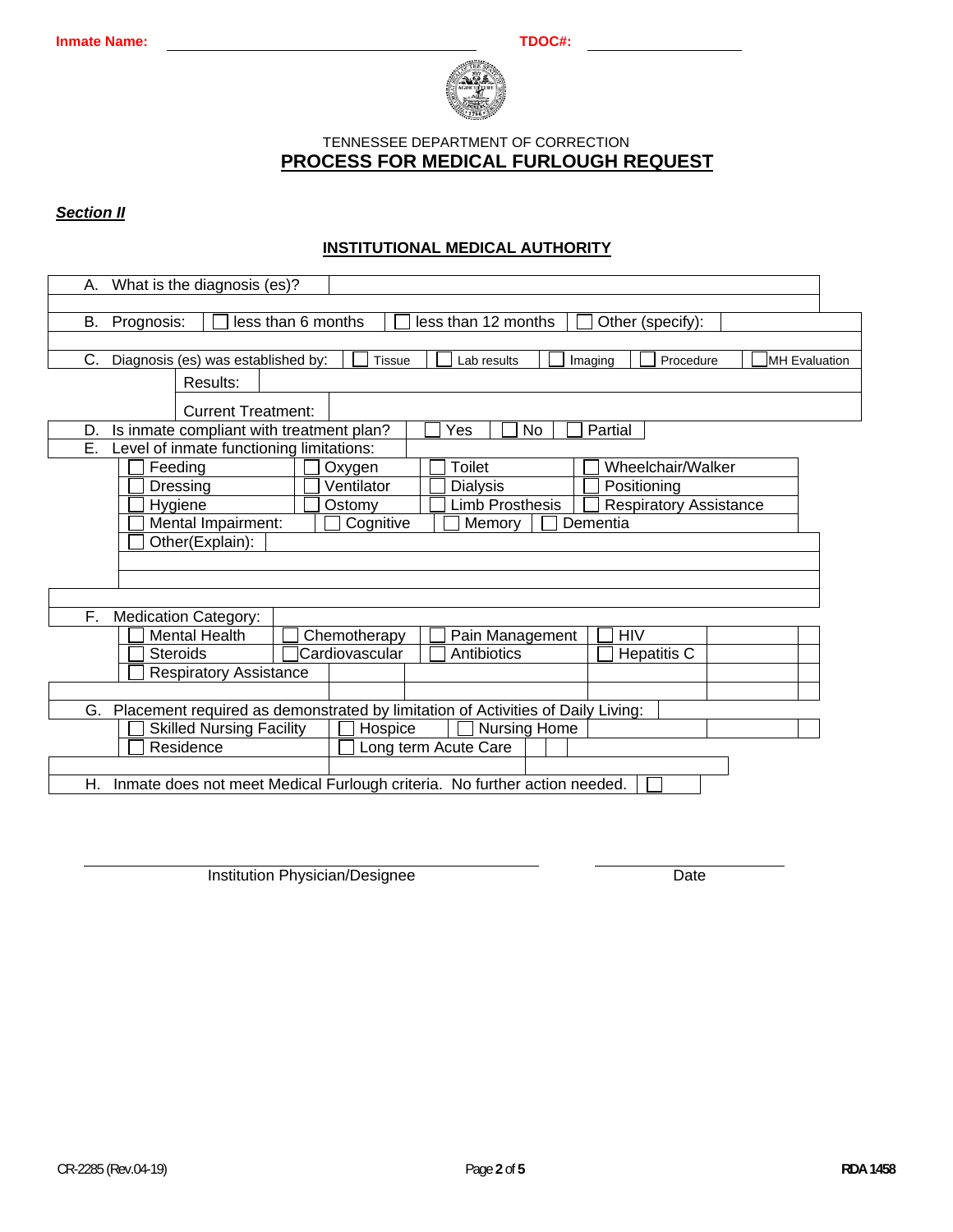

## *Section III*

## **CLINICAL CASE MANAGER**

A. Name/Relationship to inmate of where the inmate would live:

|                                                              | Type of Accommodation:<br>$\Box$ Room<br>$\Box$ Facility<br>Residence<br>$\Box$ Apartment<br>$\perp$                                                                                                                       |  |  |  |
|--------------------------------------------------------------|----------------------------------------------------------------------------------------------------------------------------------------------------------------------------------------------------------------------------|--|--|--|
| C.                                                           | Is family or other physical/financial support available?                                                                                                                                                                   |  |  |  |
| Is there a written statement for such support?<br>D.         |                                                                                                                                                                                                                            |  |  |  |
| Е.                                                           | Name and Address of available<br>Primary Medical Care:<br>Physician(s):<br>Hospital:<br>Facility:                                                                                                                          |  |  |  |
| F.                                                           | Available Resources:<br>Government Agency<br>Insurance                                                                                                                                                                     |  |  |  |
| What other support (emotional/financial) is available?<br>G. |                                                                                                                                                                                                                            |  |  |  |
| Н.                                                           | Discharge Plan has been started:<br>$\Box$ SSI<br>$\Box$ Medicaid<br>$\Box$ Veteran                                                                                                                                        |  |  |  |
| <b>Section IV</b>                                            | Signature/Title<br>Date                                                                                                                                                                                                    |  |  |  |
|                                                              | <b>TDOC CHIEF MEDICAL OFFICER (Central Office Use Only)</b>                                                                                                                                                                |  |  |  |
| А.                                                           | Is the diagnosis (es) valid?<br>$\Box$ Yes<br>$\Box$ No                                                                                                                                                                    |  |  |  |
| В.                                                           | Is the prognosis consistent with the clinical information?<br>$\Box$ Yes<br>No<br>C. Estimated<br>costs<br>Future medical care while in TDOC custody<br>$\bullet$<br>Avoidance cost, if approved for Medical Furlough<br>٠ |  |  |  |
|                                                              | <b>Security Cost</b><br>Additional cost to include: (medical equipment and supplies, ER runs, pharmacy<br>cost and hospital admissions)                                                                                    |  |  |  |
|                                                              | How will the inmate function, if released?<br>D.<br>Ventilator Dependent<br>Independent<br><b>Assisted Living</b><br>Bedridden<br>$\mathbf{I}$                                                                             |  |  |  |

CR-2285 (Rev.04-19) Page **3** of **5 RDA 1458**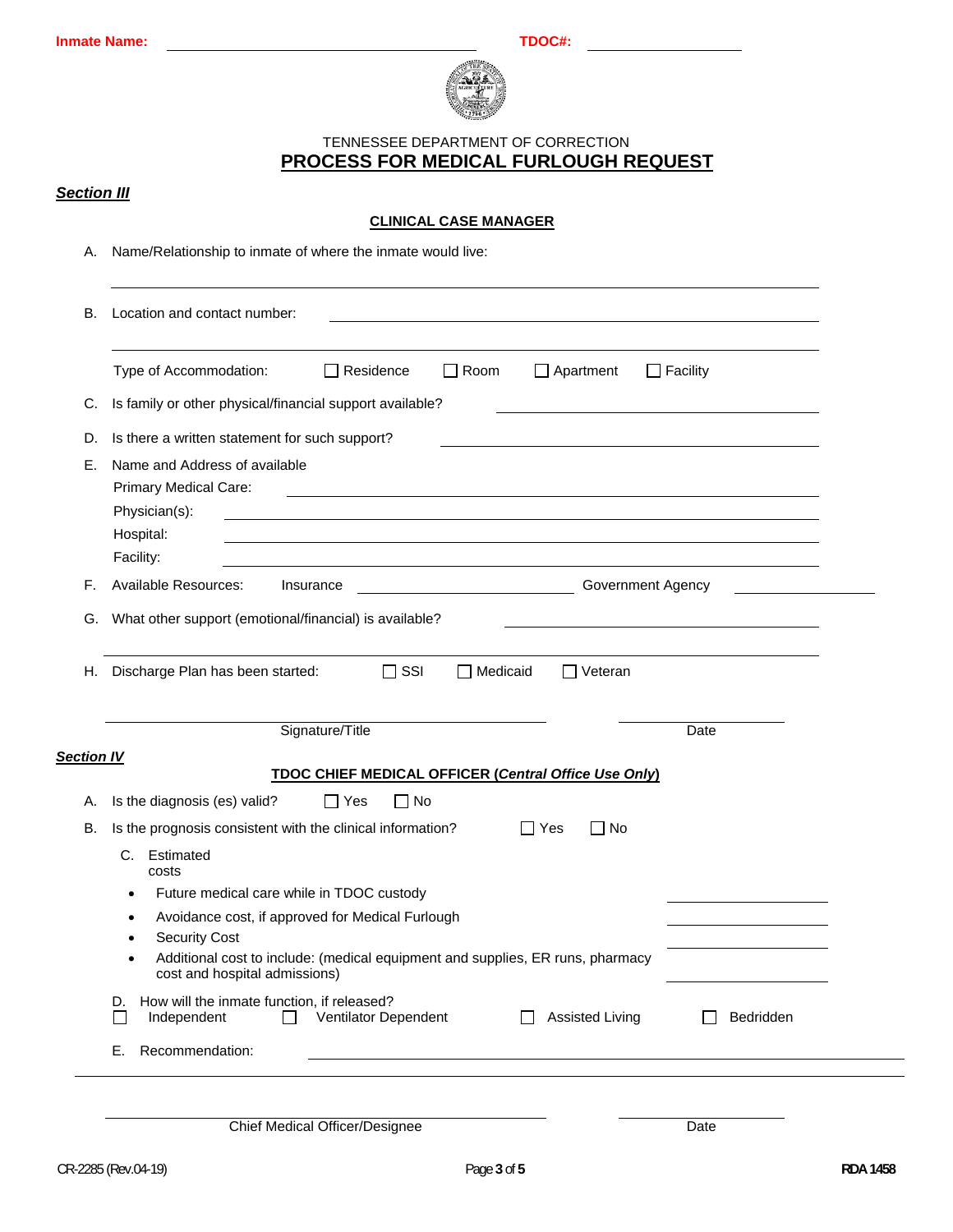

#### **MEDICAL FURLOUGH CONDITIONS OF RELEASE**

*Section V*

Inmate Name TDOC Number

This Furlough Certificate will not become operative until the following conditions are agreed to by the inmate. Violation of any of these conditions or providing false information on this order may result in immediate arrest followed by furlough revocation.

|                                                                                                                                                                                             |                                                                                                                                                                                                                                                                                                                                                                                                                                                               |                                                                                                                                                                                                                                      | will proceed directly to my                                                                                                                                                                                                                               |  |  |
|---------------------------------------------------------------------------------------------------------------------------------------------------------------------------------------------|---------------------------------------------------------------------------------------------------------------------------------------------------------------------------------------------------------------------------------------------------------------------------------------------------------------------------------------------------------------------------------------------------------------------------------------------------------------|--------------------------------------------------------------------------------------------------------------------------------------------------------------------------------------------------------------------------------------|-----------------------------------------------------------------------------------------------------------------------------------------------------------------------------------------------------------------------------------------------------------|--|--|
|                                                                                                                                                                                             |                                                                                                                                                                                                                                                                                                                                                                                                                                                               | Inmate Name                                                                                                                                                                                                                          | <b>TDOC Number</b>                                                                                                                                                                                                                                        |  |  |
|                                                                                                                                                                                             |                                                                                                                                                                                                                                                                                                                                                                                                                                                               |                                                                                                                                                                                                                                      | destination upon release and I will report to the Probation/Parole Officer assigned to supervise my case within 24 hours of my release.                                                                                                                   |  |  |
|                                                                                                                                                                                             |                                                                                                                                                                                                                                                                                                                                                                                                                                                               |                                                                                                                                                                                                                                      |                                                                                                                                                                                                                                                           |  |  |
| Office Address:                                                                                                                                                                             | Probation/Parole Officer:                                                                                                                                                                                                                                                                                                                                                                                                                                     |                                                                                                                                                                                                                                      | Telephone Number:                                                                                                                                                                                                                                         |  |  |
|                                                                                                                                                                                             |                                                                                                                                                                                                                                                                                                                                                                                                                                                               |                                                                                                                                                                                                                                      |                                                                                                                                                                                                                                                           |  |  |
|                                                                                                                                                                                             | Probation/Parole Officer.                                                                                                                                                                                                                                                                                                                                                                                                                                     |                                                                                                                                                                                                                                      | 1. I will not change my residence or leave the county of my residence or the state without the prior written approval of my                                                                                                                               |  |  |
| 2.                                                                                                                                                                                          | dispensed.                                                                                                                                                                                                                                                                                                                                                                                                                                                    |                                                                                                                                                                                                                                      | I will not use intoxicants nor use narcotic drugs unlawfully, nor visit places where intoxicants or drugs are unlawfully sold or                                                                                                                          |  |  |
| 3.                                                                                                                                                                                          |                                                                                                                                                                                                                                                                                                                                                                                                                                                               |                                                                                                                                                                                                                                      | I agree to authorize the release of medical information by my physician or other health care providers to the Probation/Parole<br>Officer and/or department employees for purposes of monitoring the medical condition on which this furlough is granted. |  |  |
| 4.                                                                                                                                                                                          | I will obey the laws of the United States, State and Municipal Ordinances. I will not violate the law of any law of any<br>governmental unit. I will immediately notify my Parole Officer if I am arrested for any offense, including a traffic offense. My<br>parole officer or any other parole officer may, at any time, conduct a warrantless search of my person, papers, and place of<br>residence, automobile, or any other property under my control. |                                                                                                                                                                                                                                      |                                                                                                                                                                                                                                                           |  |  |
| 5.                                                                                                                                                                                          |                                                                                                                                                                                                                                                                                                                                                                                                                                                               | I will not receive, possess, transport, have under my control, or attempt to purchase or obtain transfer of any type of deadly<br>weapon (guns, rifles, ammunition, knives, explosives, illegal weapons or any other deadly weapon). |                                                                                                                                                                                                                                                           |  |  |
| 6.                                                                                                                                                                                          |                                                                                                                                                                                                                                                                                                                                                                                                                                                               |                                                                                                                                                                                                                                      | I will avoid injurious habits and will not associate with persons of bad reputations or harmful character.                                                                                                                                                |  |  |
| 7.                                                                                                                                                                                          |                                                                                                                                                                                                                                                                                                                                                                                                                                                               | I will at all times conduct myself honorably to the best of my ability.                                                                                                                                                              |                                                                                                                                                                                                                                                           |  |  |
| I will not leave my state of residence, even briefly or change my residence without first getting permission from my Parole<br>8.<br>Officer. I will not abscond from Furlough supervision. |                                                                                                                                                                                                                                                                                                                                                                                                                                                               |                                                                                                                                                                                                                                      |                                                                                                                                                                                                                                                           |  |  |
| I hereby waive all extradition rights and process and agree to return to Tennessee if at any time during my furlough I leave the<br>9.<br>State of Tennessee.                               |                                                                                                                                                                                                                                                                                                                                                                                                                                                               |                                                                                                                                                                                                                                      |                                                                                                                                                                                                                                                           |  |  |
|                                                                                                                                                                                             |                                                                                                                                                                                                                                                                                                                                                                                                                                                               |                                                                                                                                                                                                                                      | 10. I will promptly and truthfully answer all inquiries directed to me by local enforcement agencies and departmental employees<br>including Probation/Parole Officers and will carry out all written and verbal instructions from them.                  |  |  |
|                                                                                                                                                                                             |                                                                                                                                                                                                                                                                                                                                                                                                                                                               |                                                                                                                                                                                                                                      | 11. I will allow my Probation/Parole Officer to visit my home or elsewhere, and will carry out all instructions he/she gives.                                                                                                                             |  |  |
|                                                                                                                                                                                             |                                                                                                                                                                                                                                                                                                                                                                                                                                                               |                                                                                                                                                                                                                                      | 12. I will not marry during my furlough unless given special permission by the Commissioner of Correction.                                                                                                                                                |  |  |
|                                                                                                                                                                                             |                                                                                                                                                                                                                                                                                                                                                                                                                                                               |                                                                                                                                                                                                                                      | 13. I will not operate a motor vehicle unless I have a valid Tennessee Driver's license.                                                                                                                                                                  |  |  |
|                                                                                                                                                                                             |                                                                                                                                                                                                                                                                                                                                                                                                                                                               |                                                                                                                                                                                                                                      | 14. I agree to assume responsibility for all medical and health care expenses incurred by me while on furlough.                                                                                                                                           |  |  |
|                                                                                                                                                                                             | 15. I understand and agree that the Commissioner may, at any time, order my return to a D.O.C. institution.                                                                                                                                                                                                                                                                                                                                                   |                                                                                                                                                                                                                                      |                                                                                                                                                                                                                                                           |  |  |
|                                                                                                                                                                                             |                                                                                                                                                                                                                                                                                                                                                                                                                                                               |                                                                                                                                                                                                                                      | 16. I understand and agree that the Commissioner may, at any time revoke or modify the condition of my medical furlough.                                                                                                                                  |  |  |
| 17. I have completed of CR-1885 Authorization for release of Health Services Information.                                                                                                   |                                                                                                                                                                                                                                                                                                                                                                                                                                                               |                                                                                                                                                                                                                                      |                                                                                                                                                                                                                                                           |  |  |
|                                                                                                                                                                                             | 18. Special Conditions:                                                                                                                                                                                                                                                                                                                                                                                                                                       |                                                                                                                                                                                                                                      |                                                                                                                                                                                                                                                           |  |  |
|                                                                                                                                                                                             |                                                                                                                                                                                                                                                                                                                                                                                                                                                               |                                                                                                                                                                                                                                      |                                                                                                                                                                                                                                                           |  |  |
|                                                                                                                                                                                             | <b>Furlough Beginning:</b>                                                                                                                                                                                                                                                                                                                                                                                                                                    |                                                                                                                                                                                                                                      | to                                                                                                                                                                                                                                                        |  |  |
|                                                                                                                                                                                             |                                                                                                                                                                                                                                                                                                                                                                                                                                                               | Month, Day, Year                                                                                                                                                                                                                     | Date or any time as directed by my Probation/Parole Officer                                                                                                                                                                                               |  |  |
|                                                                                                                                                                                             |                                                                                                                                                                                                                                                                                                                                                                                                                                                               |                                                                                                                                                                                                                                      |                                                                                                                                                                                                                                                           |  |  |
|                                                                                                                                                                                             | Signature of Inmate/Conservator:                                                                                                                                                                                                                                                                                                                                                                                                                              |                                                                                                                                                                                                                                      | By signing this form, I affirm that the conditions of the Medical Furlough Request have been explained to me by the Warden.<br>Date:                                                                                                                      |  |  |
|                                                                                                                                                                                             |                                                                                                                                                                                                                                                                                                                                                                                                                                                               |                                                                                                                                                                                                                                      | By signing this form, I affirm that I have explained the conditions of this Medical Furlough Request.                                                                                                                                                     |  |  |
|                                                                                                                                                                                             | Warden's Original Signature:<br>Date:                                                                                                                                                                                                                                                                                                                                                                                                                         |                                                                                                                                                                                                                                      |                                                                                                                                                                                                                                                           |  |  |

Witness: Date: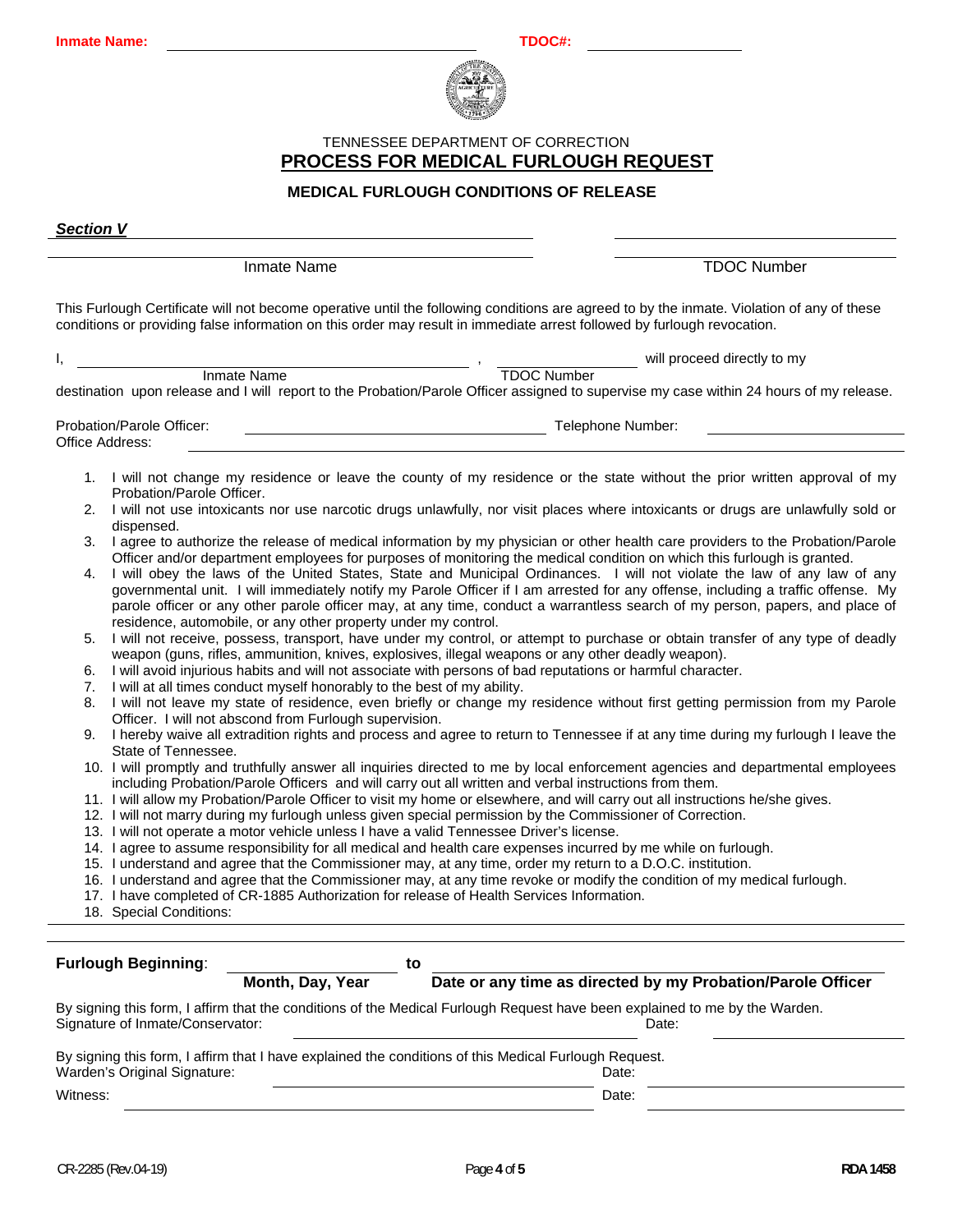

### *Section VI*

### **MEDICAL FURLOUGH REQUEST**

| Institution:<br><b>TDOC Number:</b><br>Inmate Name:                                                                                                                                                                                                                                                                            |                                     |  |  |  |  |
|--------------------------------------------------------------------------------------------------------------------------------------------------------------------------------------------------------------------------------------------------------------------------------------------------------------------------------|-------------------------------------|--|--|--|--|
| <b>Application Date:</b>                                                                                                                                                                                                                                                                                                       |                                     |  |  |  |  |
| Date of Requested Furlough: (FROM)<br>(TO)<br><b>REASON FOR APPLICATION</b>                                                                                                                                                                                                                                                    |                                     |  |  |  |  |
| Attached is a notarized statement from the attending department physician which describes and documents the medical conditions for which the<br>application is based (as outlined in Policy #511.01.1, Medical Furloughs. An authorization to Release Medical Information (CR-1885) shall be attached.<br><b>RELEASE PLANS</b> |                                     |  |  |  |  |
| Name:                                                                                                                                                                                                                                                                                                                          |                                     |  |  |  |  |
| Address:<br>(Where inmate will reside) Street, City, County                                                                                                                                                                                                                                                                    | Telephone Number:                   |  |  |  |  |
| Attending Physician:<br>Address:                                                                                                                                                                                                                                                                                               | Telephone Number:                   |  |  |  |  |
| City<br>Street<br>Other Arrangements:                                                                                                                                                                                                                                                                                          | County                              |  |  |  |  |
| Actions/Recommendations<br>Warden<br>□<br>Recommended:<br>Approval<br>$\mathbf{L}$<br>Denial                                                                                                                                                                                                                                   |                                     |  |  |  |  |
| Signature:<br>Comments:                                                                                                                                                                                                                                                                                                        | Date:                               |  |  |  |  |
| <b>Statewide Clinical Case Manager</b>                                                                                                                                                                                                                                                                                         |                                     |  |  |  |  |
| Furlough Re-entry plan in place<br>$\Box$<br>Yes<br>Signature:                                                                                                                                                                                                                                                                 | Ш<br>No<br>Date:                    |  |  |  |  |
| Comments:                                                                                                                                                                                                                                                                                                                      |                                     |  |  |  |  |
| <b>Chief Medical Officer/Designee</b><br>Recommend:<br>$\Box$<br>Approval<br>$\Box$<br>Denial<br>Signature:                                                                                                                                                                                                                    | Date:                               |  |  |  |  |
| and the control of the control of the control of the control of the control of the control of the control of the<br>Comments:<br><u> 1980 - Andrea Stadt Britain, amerikan bestean ingilang pada sebagai pada sebagai pada sebagai pada sebagai pa</u>                                                                         |                                     |  |  |  |  |
| <b>Assistant Commissioner of Prisons</b><br>Recommend:<br>Approval<br>Denial<br>$\Box$<br>$\perp$<br>Signature:<br>Comments:                                                                                                                                                                                                   | Date:                               |  |  |  |  |
| <b>Chief of Staff/Deputy Commissioner</b><br>Recommend:<br>Approval<br>$\perp$<br>Denial<br>$\mathbf{L}$                                                                                                                                                                                                                       |                                     |  |  |  |  |
| Signature:<br><u> 1989 - Johann Barbara, marka a shekara tsa 1989 - An tsa 1989 - An tsa 1989 - An tsa 1989 - An tsa 1989 - An</u><br>Comments:                                                                                                                                                                                | Date:                               |  |  |  |  |
|                                                                                                                                                                                                                                                                                                                                |                                     |  |  |  |  |
| <b>Victim Services Notification to Victim(s)</b><br>No Response<br>$\Box$<br>$\Box$<br>No Opposition                                                                                                                                                                                                                           | $\Box$<br>Opposition (see attached) |  |  |  |  |
| Signature:<br>Comments:                                                                                                                                                                                                                                                                                                        | Date:                               |  |  |  |  |
| <b>Assistant Commissioner of Community Supervision</b>                                                                                                                                                                                                                                                                         |                                     |  |  |  |  |
| Recommend:<br>Approval<br>П<br>Denial<br>ΙI<br>Signature:<br><u> 1989 - Andrea Andrew Maria (b. 1989)</u>                                                                                                                                                                                                                      | Date:                               |  |  |  |  |
| Comments:                                                                                                                                                                                                                                                                                                                      |                                     |  |  |  |  |
| □<br>Based on my review of this Request for Medical Furlough, I<br>Grant<br><b>Deny</b> such within the provisions<br>$\Box$<br>of TCA 41-21-227 and policy # 511.01.1                                                                                                                                                         |                                     |  |  |  |  |
| <b>Commissioner's Signature:</b>                                                                                                                                                                                                                                                                                               | Date:                               |  |  |  |  |